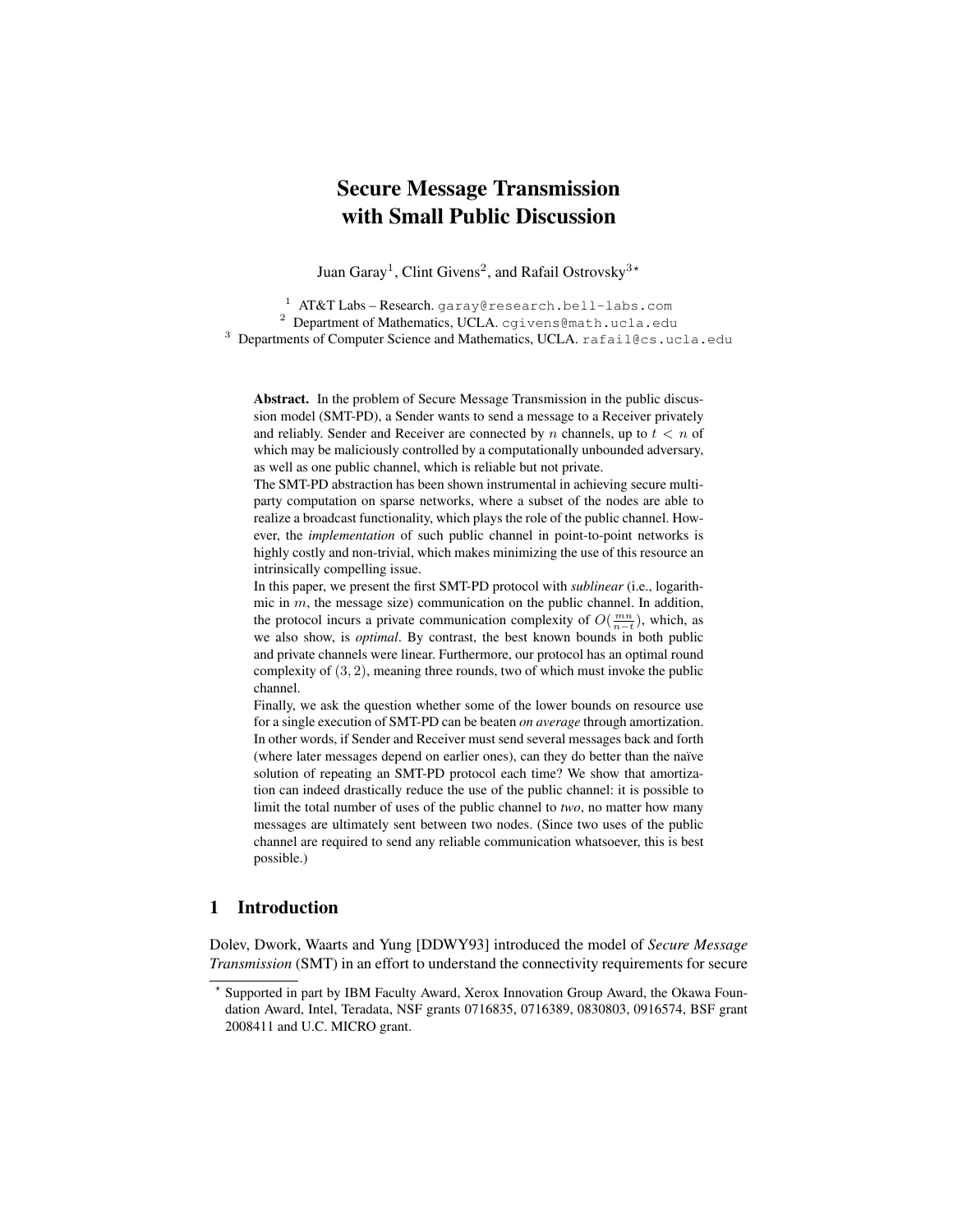communication in the information-theoretic setting. Generally speaking, an SMT protocol involves a sender, S, who wishes to transmit a message M to a receiver,  $\mathcal{R}$ , using a number  $n$  of channels ("wires"), some of which are controlled by a malicious adversary A. The goal is to send the message both *privately* and *reliably*. Since its introduction, SMT has been widely studied and optimized with respect to several different settings of parameters (for example, see [SA96,SNP04,ACH06,FFGV07,KS08]).

Garay and Ostrovsky [GO08] studied a model they called Secure Message Transmission *by Public Discussion* (SMT-PD) as an important building block for achieving secure multi-party computation [BGW88,CCD88] on sparse (i.e., not fully connected) networks. (An equivalent setup was studied earlier in a different context by Franklin and Wright [FW98].) In this model, in addition to the wires in the standard SMT formulation, called "common" or "private" wires from now on,  $S$  and  $R$  gain access to a *public* channel which the adversary can read but not alter. In this new setting, secure message transmission is achievable even if the adversary corrupts up to  $t < n$  of the private wires—i.e., up to all but one.

The motivation for this abstraction comes from the feasibility in partially connected settings for a subset of the nodes in the network to realize a broadcast functionality despite the limited connectivity  $[DPPU86, Upf92, BG93]$ <sup>1</sup>, which plays the role of the public channel. (The private wires would be the multiple paths between them.) As such, the *implementation* of the public channel in point-to-point networks is costly and highly non-trivial in terms of rounds of computation and communication, as already the sending of a single message to a node that is not directly connected is simulated by sending the message over multiple paths, not just blowing up the communication but also incurring a slowdown factor proportional to the diameter of the network, and this is a process that must be repeated many times—linear in the number of corruptions for deterministic, error-free broadcast protocols (e.g., [GM98]), or expected (but high) constant for randomized protocols [FM97,KK06].

A main goal of this work is to minimize the use of this expensive resource, both in terms of communication as well as in the number of times it must be used when sender and receiver must send many messages back and forth, as it is the case in secure multi-party computation. We first present an SMT-PD protocol with a logarithmic (in  $m$ , the message size) communication complexity on the public channel; the best known bound, due to Shi, Jiang, Safavi-Naini, and Tuhin [SJST09], was linear (see related work below). In addition, our protocol incurs a private communication complexity of  $O(\frac{mn}{n-t})$ , which, as we also show, is *optimal*, thus providing an affirmative answer to the question posed in [SJST09] of whether their  $O(mn)$  private communication could be improved. Furthermore, our protocol has an optimal round complexity of  $(3, 2)$ , meaning 3 rounds, 2 of which must invoke the public channel [SJST09].

Regarding the number of times the public channel must be used when considering SMT-PD as a subroutine in a larger protocol, we ask the question whether some of the lower bounds on resource use for a single execution of SMT-PD can be beaten *on average* through amortization. In other words, if a sender and receiver must send several messages back and forth (where later messages depend on earlier ones), can they do better than the naïve solution of repeating an SMT-PD protocol each time, incurring

<sup>&</sup>lt;sup>1</sup> Called "almost-everywhere" agreement, or broadcast, in this setting.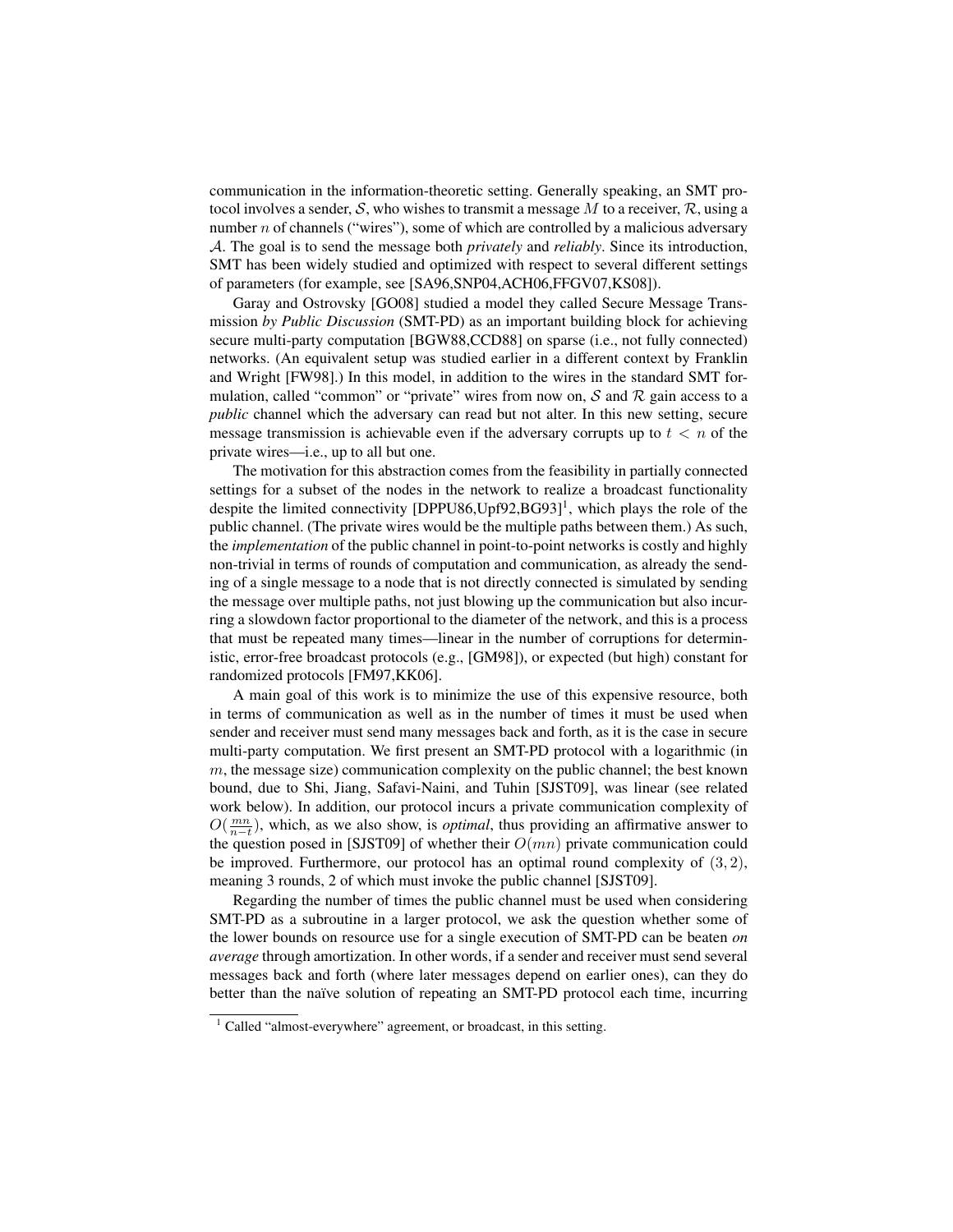a cost of three rounds and two public channel transmissions per message? We show that amortization can in fact drastically reduce the use of the public channel: indeed, it is possible to limit the total number of uses of the public channel to *two*, no matter how many messages are ultimately sent between two nodes. (Since two uses of the public channel are required to send any reliable communication whatsoever, this is best possible.)

*Prior work.* The first variant of SMT considered in the literature is *perfectly secure message transmission* (PSMT), in which both privacy and reliability are perfect [DDWY93]. It is shown in the original paper that PSMT is possible if and only if  $n \geq 2t+1$ . For such  $n$ , 2 rounds are necessary and sufficient for PSMT, while one-round PSMT is possible if and only if  $n \geq 3t + 1$ .

The communication complexity of PSMT depends on the number of rounds. For 1-round PSMT, Fitzi *et al.* [FFGV07] show that transmission rate  $\geq \frac{n}{n-3t}$  is necessary and sufficient. (Recall that  $n > 3t$  is required in this case.) For 2-round PSMT, Srinathan *et al.* [SNP04] show that a transmission rate  $\geq \frac{n}{n-2t}$  is required<sup>2</sup>; this was extended in [SPR07], which showed that increasing the number of rounds does not help. Kurosawa and Suzuki [KS08] construct the first efficient (i.e., polynomial-time) 2-round PSMT protocol which matches this optimal transmission rate.

A number of relaxations of the perfectness requirements of PSMT are considered in the literature to achieve various tradeoffs (see for example [CPRS08] for a detailed discussion of variants of SMT). The most general version of SMT (or SMT-PD) is perhaps  $(\epsilon, \delta)$ -SMT. We call a protocol for SMT(-PD) an  $(\epsilon, \delta)$ -SMT(-PD) protocol provided that the adversary's advantage in distinguishing any two messages is at most  $\epsilon$ , and the receiver correctly outputs the message with probability  $1-\delta$ . The lower bound  $n \geq 2t + 1$  holds even in this general setting (at least for non-trivial protocols, such as those satisfying  $\epsilon + \delta < 1/2$ ; hence the most interesting case for SMT-PD is the case when the public channel is required:  $t < n \leq 2t$ . As noted above, this requires round complexity (3,2) [SJST09]. Franklin and Wright [FW98] show that perfectly reliable  $(\delta = 0)$  SMT-PD protocols are impossible when  $n \leq 2t$ . On the other hand, perfect privacy ( $\epsilon = 0$ ) is possible, and is achieved by previous SMT-PD constructions (see below).

The communication complexity lower bounds noted above all apply to PSMT; for more general SMT bounds, we are aware only of [KS07]. They consider the problem of *almost-secure message transmission*, which is only slightly less restrictive than PSMT. Namely, the problem requires perfect privacy, and that the Receiver *never* output an incorrect message, though he may output "failure" with probability  $\delta$ . The authors show that in this model, there is a communication complexity lower bound of  $n(m + \log(1/\delta))$  (up to an additive constant).

A number of protocols for SMT-PD appear in previous work. The first such comes in [FW98] as a consequence of the equivalence shown there between networks with multicast and those with simple lines and broadcast (i.e., the public discussion model). Their solution has optimal round complexity  $(3,2)^3$ ; however, when  $t < n < \lceil \frac{3t}{2} \rceil$ 

 $2$  The authors claim a matching upper bound as well, but this was shown to be flawed [ACH06].

 $3$  The round complexity is not apparent from the text, for two reasons: (1) The protocol is described in terms of the multicast model, not SMT-PD directly; and (2) the authors consider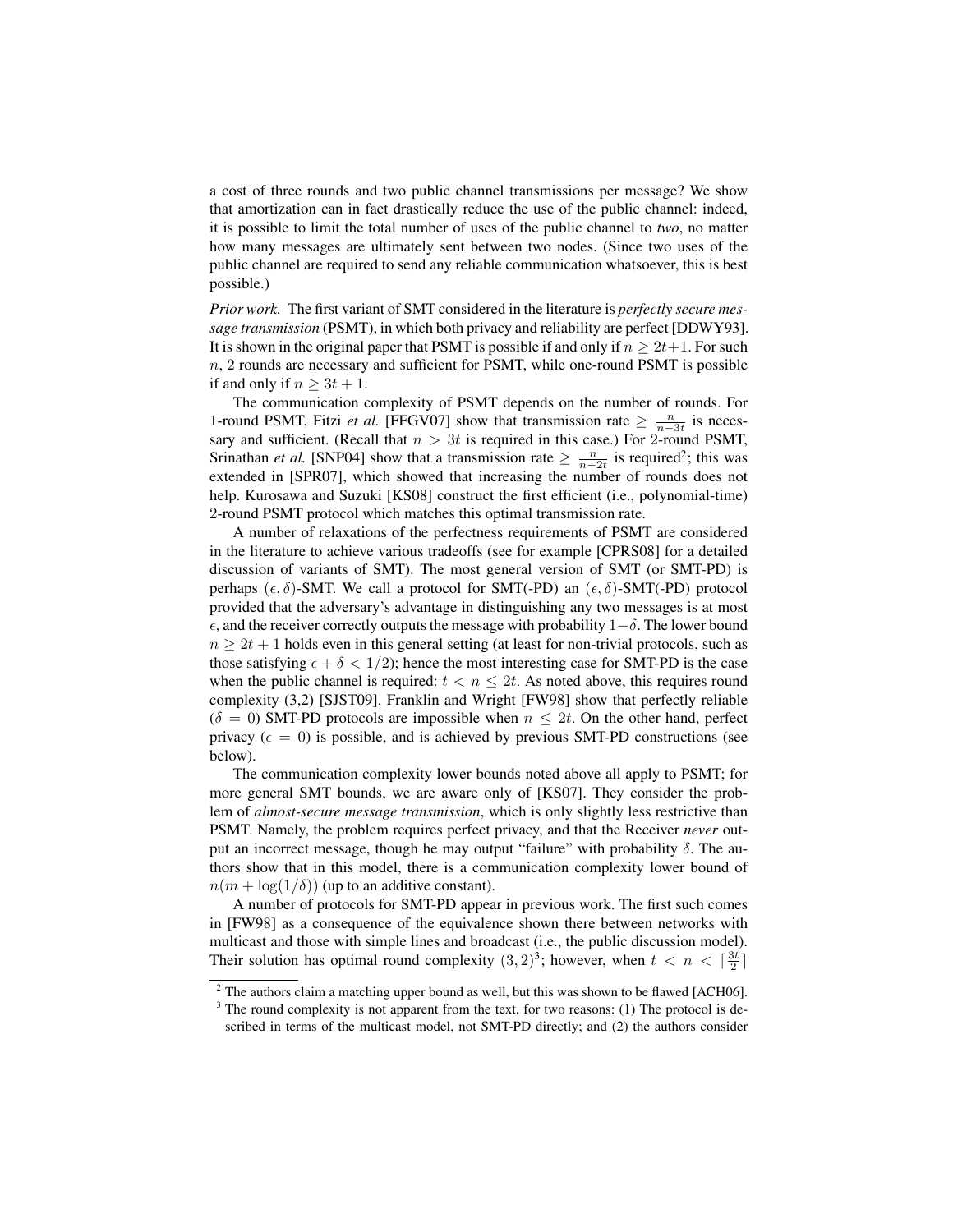(including the worst case  $t = n + 1$ ), their protocol has (pick your poison) either positive privacy error  $\epsilon > 0$ , or *exponential* communication complexity. Garay and Ostrovsky [GO08] first describe a (4,3)-round  $(0, \delta)$  protocol which was subsequently improved to (3,2) rounds. The protocol has linear transmission rate (in terms of message size) on the public and private channels. Shi *et al.* [SJST09] give the first protocol with constant transmission rate on the public channel (for messages of sufficient, modest size) with linear transmission rate on the private channels as well; however, the *communication complexity* of their protocol is linear.

*Our contributions.* By contrast, we obtain the first round-optimal SMT-PD protocol with *sublinear* (logarithmic) communication complexity on the public channel. More specifically (and assuming for simplicity  $\delta = O(1)$ ), our protocol has public channel communication complexity  $O(n \log n \log m)$  for messages of sufficient size, as compared with  $O(m)$  in the protocol of [SJST09]. (The message size required by either protocol—namely,  $m/\log m = \Omega(n \log n)$  for ours, or  $m = \Omega(n^2)$  for that of [SJST09]—ensures that  $O(n \log n \log m)$  improves over  $O(m)$  for relevant values of n, m.) The protocol also enjoys a private communication complexity of  $O(\frac{nm}{n-t})$ , which (just by itself) improves on previous constructions and, as we also show, is optimal. At a high level, the protocol has the same structure as previous 3-round SMT-PD protocols, with the following important differences: (1) our use of randomness extractors allows us to reduce the amount of transmitted randomness, which is reflected in the gain in private communication, and (2) typically in previous protocols the message is transmitted in the last round over the public channel, blinded by the private randomness thought not to have been tampered with; our improvement to public communication comes from the transmission of the (blinded) message on the *private* wires, provided that the sender *authenticates* the transmission making use of the public channel, which in turn requires smaller communication. Additionally, we achieve these improved communication bounds even for messages of smaller required size than Shi *et al.* [SJST09].<sup>4</sup> Finally, the protocol achieves perfect privacy.

We arrive at this result through a series a transformations. First, we design a generic SMT-PD protocol with linear public communication and  $O(\frac{nm}{n-t})$  private communication (note that this already improves on existing results); second, we consider instantiations of the generic protocol's "black boxes" with different randomness extractors, each providing its own benefits (perfect privacy *vis-a-vis `* smaller message size); and last, we obtain the final protocol by essentially running two perfect-privacy instantiations of the generic protocol in parallel, one for the message itself and a "smaller" version for the authentication key. These results are presented in Section 3.

As noted above, we also show (Section 4) an  $\Omega(\frac{nm}{n-t})$  lower bound on private communication. The lower bound holds for SMT without public discussion as well. The bound itself is weaker than previous, but it holds for a more general class of SMT protocols. In particular, it is the first communication complexity lower bound to consider

synchronous "rounds" not in the abstract SMT-PD model, but in the more concrete setting of nodes relaying messages in the underlying network.

<sup>&</sup>lt;sup>4</sup> Specifically, [SJST09] require message size  $m = \Omega(n^2(\log(1/\delta))^2)$ , where we require only  $m = \Omega(n(\log n + \log(1/\delta)) \log q)$ , with  $q \approx mn/(n - t)$ .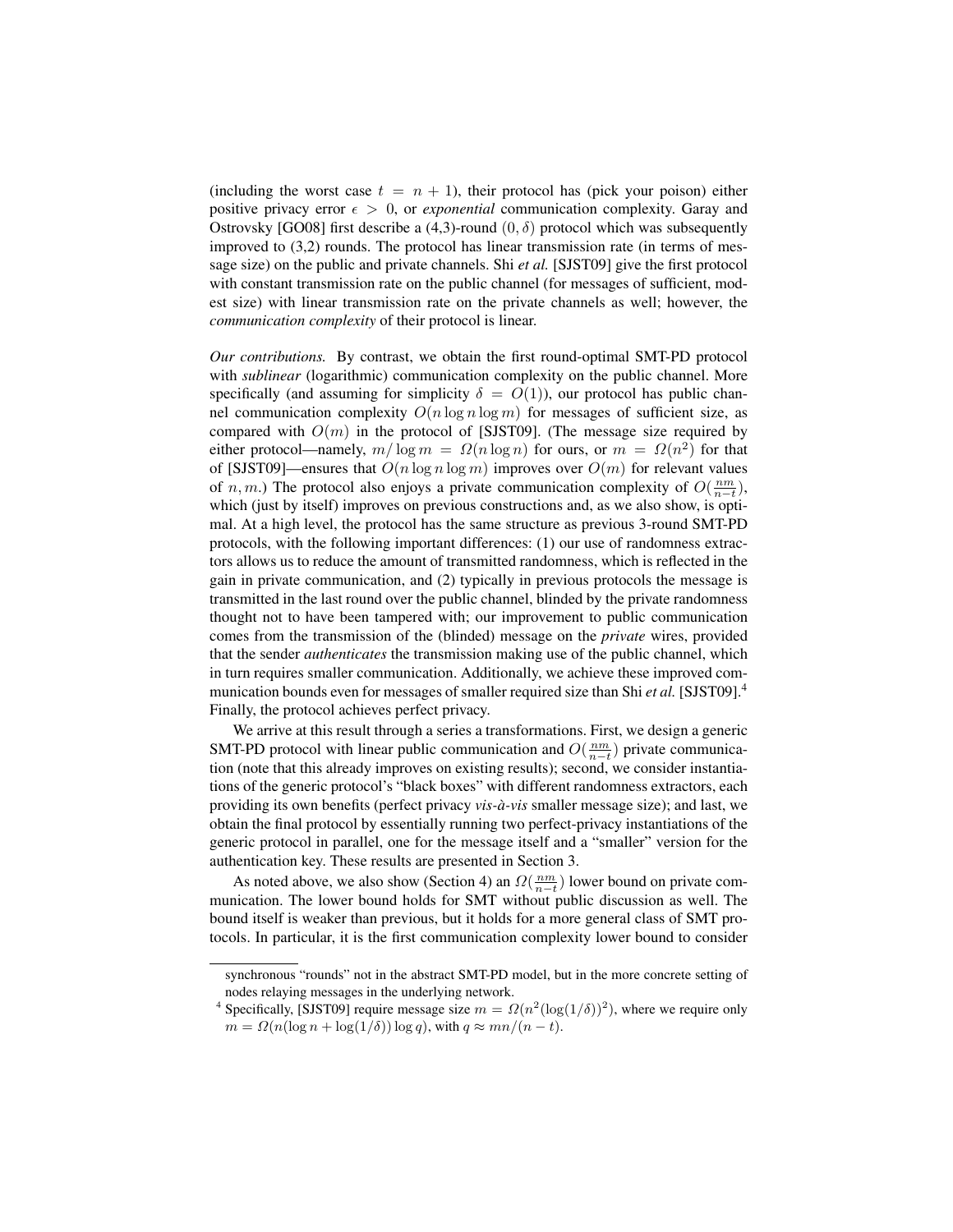non-perfect privacy, as well as the first to allow for the Receiver outputting an incorrect message.

Finally, we show in Section 5 how amortization can drastically reduce the use of the public channel, allowing sender and receiver to communicate *indefinitely* after using the public channel twice and a limited initial message. Our approach is to separate Sender and Receiver's interaction following the first execution of SMT-PD into two modes: a *Normal Mode* and a *Fault-Recovery Mode*. At a high level, in the Normal Mode, secure communication is successful provided the adversary does not interfere; this is implemented by a one-round protocol satisfying a relaxed version of the problem that we call *Weak* SMT-PD. Fault-Recovery Mode is entered if corruption is detected.<sup>5</sup>

Preliminaries and definitions are given in Section 2. Due to space limitations, most of the proofs, as well as additional background material, are given in the full version of the paper [GGO09].

# 2 Model and Preliminaries

Definition 1. *If* X *and* Y *are random variables over a discrete space* S*, the* statistical distance between X and Y *is defined to be*

$$
\Delta(X,Y) \stackrel{\text{def}}{=} \frac{1}{2} \sum_{s \in S} |\Pr[X=s] - \Pr[Y=s]|.
$$

*We say that X and Y are*  $\epsilon$ -close *if*  $\Delta(X, Y) \leq \epsilon$ .

*The public discussion model.* The *public discussion model* for secure message transmission [GO08] consists of a Sender S and Receiver  $R$  (PPTMs) connected by n communication channels, or *wires*, and one *public channel*. S wishes to send a message  $M<sub>S</sub>$  from message space M to R, and to this end S and R communicate with each other in synchronous rounds in which one player sends information across the wires and/or public channel. Communication on the public channel is reliable but public; the common wires may be corrupted and so are not necessarily reliable or private.

A is a computationally unbounded adversary who seeks to disrupt the communication and/or gain information on the message. A may *adaptively* corrupt up to  $t < n$  of the common wires (potentially all but one!). Corrupted wires are actively controlled by A: he can eavesdrop, block communication, or place forged messages on them. Further, we assume A is *rushing*—in each round, he observes what is sent on the public channel and all corrupted wires before deciding what to place on corrupted wires, or whether to corrupt additional wires (which he then sees immediately).

An *execution*  $E$  of an SMT-PD protocol is determined by the random coins of  $S$ , R, and A (which we denote  $C_S$ ,  $C_R$ ,  $C_A$  respectively), and the message  $M_S \in \mathcal{M}$ . The *view of a player*  $P \in \{S, R, A\}$  *in an execution* E, denoted View<sub>P</sub>, is a random variable consisting of  $\mathcal P$ 's random coins and all messages received (or overheard) by  $\mathcal P$ .

<sup>5</sup> Effectively, this is an instantiation in the SMT context of the "fast-track" approach (e.g., [Lam87,GRR98]), where if things are "smooth" then the algorithm or protocol performs very efficiently, reverting to a more punctilious mode otherwise.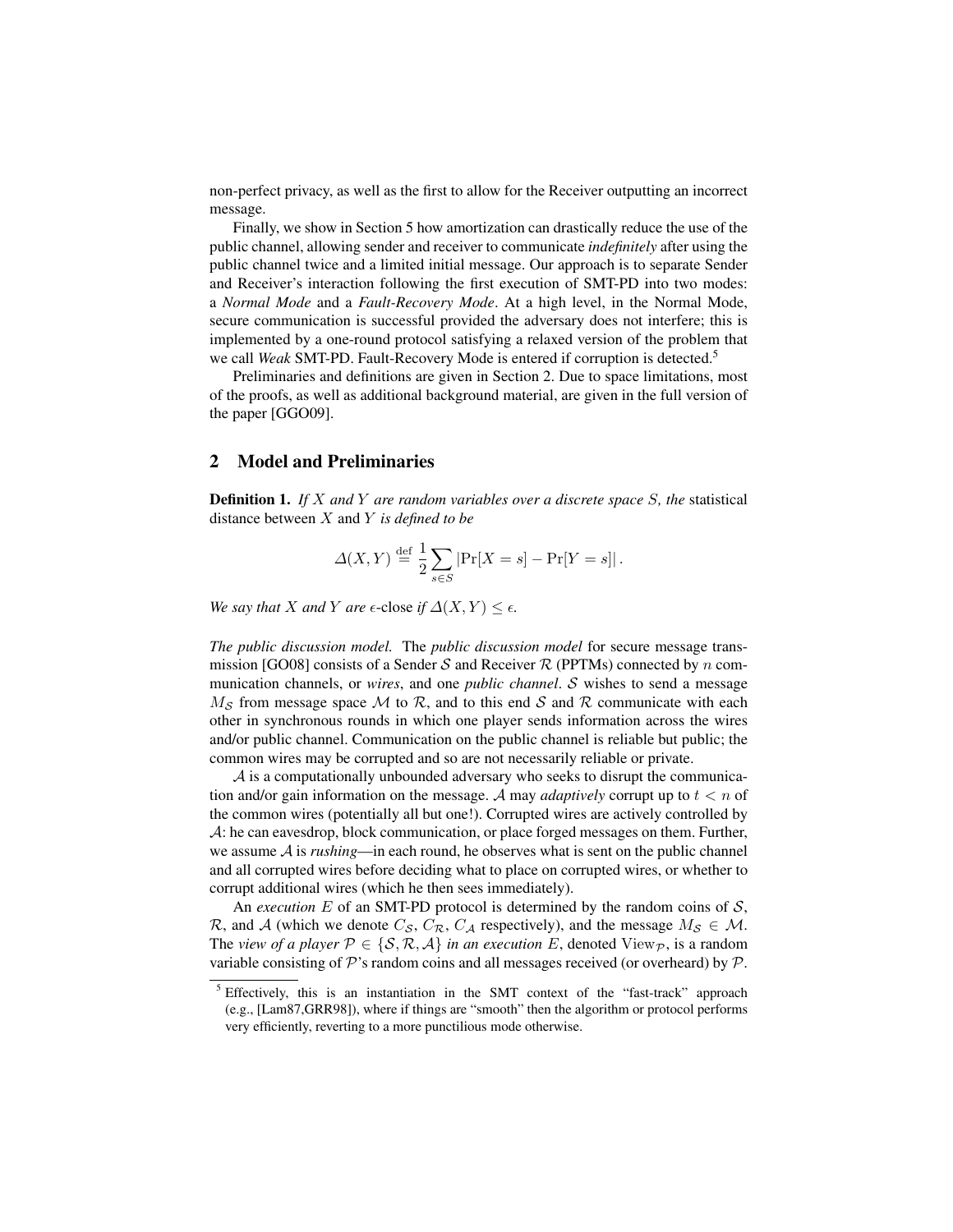(S's view also includes  $M_{\rm S}$ ). Additionally, let View $_{\rm P}(M_0)$  denote the distribution on View<sub>P</sub> induced by fixing  $M_S = M_0$ . In each execution, R outputs a received message  $M_{\mathcal{R}}$ , a function of View $_{\mathcal{R}}$ .

We can now define an  $(\epsilon, \delta)$ -SMT-PD protocol (cf. [FW98,GO08,SJST09]):

Definition 2. *A protocol* Π *in the model above, in which* S *attempts to send a message*  $M_{\mathcal{S}}$  *to*  $\mathcal{R}$ *, is* ( $\epsilon$ *, δ*)-secure (*or simply, is an* ( $\epsilon$ *, δ*)-SMT-PD protocol*) if it satisfies*:

- PRIVACY*: For any two messages*  $M_0, M_1 \in \mathcal{M}$ , View<sub>A</sub> $(M_0)$  *and* View<sub>A</sub> $(M_1)$  *are -close.*
- RELIABILITY: For all  $M_S \in \mathcal{M}$  and all adversaries A, R should correctly receive *the message with probability at least*  $1 - \delta$ *; i.e.,*  $Pr[M_{\mathcal{R}} = M_{\mathcal{S}}] \ge 1 - \delta$ *. (The probability is taken over all players' random coins.)*

*Error-correcting codes and consistency checks for codewords.* For our purposes, the following definition of error-correcting codes is sufficient:

**Definition 3.** *Given a finite alphabet*  $\Sigma$ , *an* error-correcting code  $\mathcal{E}$  of minimum distance d is a pair of mappings  $\overline{Enc}: \Sigma^K \to \Sigma^N$ , where  $K < N$  and  $Dec: \Sigma^N \to \Sigma^K$ , *such that (1) any two distinct elements* x, y *in the image of* Enc *(the* codewords*) have*  $dist(x, y) \geq d$  in the Hamming metric; (2)  $Dec(Enc(x)) = x$  for all  $x \in \mathbb{F}_q^{K}$ . We say  $\mathcal E$  has rate  $K/N$  and relative minimum distance  $d/N$ .

We require a family of codes of increasing input length which is *asymptotically good*, that is, E should have *constant* rate and *constant* relative minimum distance D. See, e.g., [MS83] for a standard reference.

Of particular interest for us are the well-known Reed-Solomon codes over  $F_q$ , obtained by oversampling polynomials in  $\mathbb{F}_q[X]$ . Given an input in  $\mathbb{F}_q^K$ , we interpret it as a polynomial f of degree  $\leq K - 1$ ; to obtain a codeword from f, we simply evaluate it at N distinct points in  $\mathbb{F}_q$ , for any  $N > K$ . Indeed, any two such polynomials agree on at most  $K - 1$  points, therefore the Reed-Solomon code has minimum distance  $N - K + 1$ .

Our protocols make use of a simple method to probabilistically detect when codewords sent on the private wires are altered by A. Simply put, the sender of the codeword reveals a small subset of the codeword symbols. Formally, suppose  $S$  sends a codeword  $C \in \Sigma^N$  to R over one of the private wires, and R receives the (possibly altered) codeword  $C^*$ . (If  $R$  receives a non-codeword, he immediately rejects it.) Then to perform the consistency check, S chooses a random set  $J = \{j_1, j_2, \ldots, j_\ell\} \subset [N]$  and sends  $(J, \mathcal{C}|_J)$  to  $\mathcal{R}$ , where  $\mathcal{C}|_J$  represents the codeword  $\mathcal{C}$  restricted to the indices in J. If the revealed symbols match, then the consistency check succeeds; otherwise the check fails and  $R$  rejects  $C^*$  as tampered.

Suppose A alters C to a different codeword,  $C^* \neq C$ . Since C and  $C^*$  are distinct valid codewords, they differ in at least, say, 1/3 of their symbols. Therefore, the probability that they agree on a randomly chosen index is  $\leq 2/3$ , and so

$$
\Pr[\mathcal{R}\text{ accepts }\mathcal{C}^*] = \Pr[\mathcal{C}|_J = \mathcal{C}^*|_J] \le (2/3)^{\ell}.
$$

<sup>&</sup>lt;sup>6</sup> Note in particular that this allows us to test for membership in the image  $Enc(\Sigma^K)$  by first decoding and then re-encoding.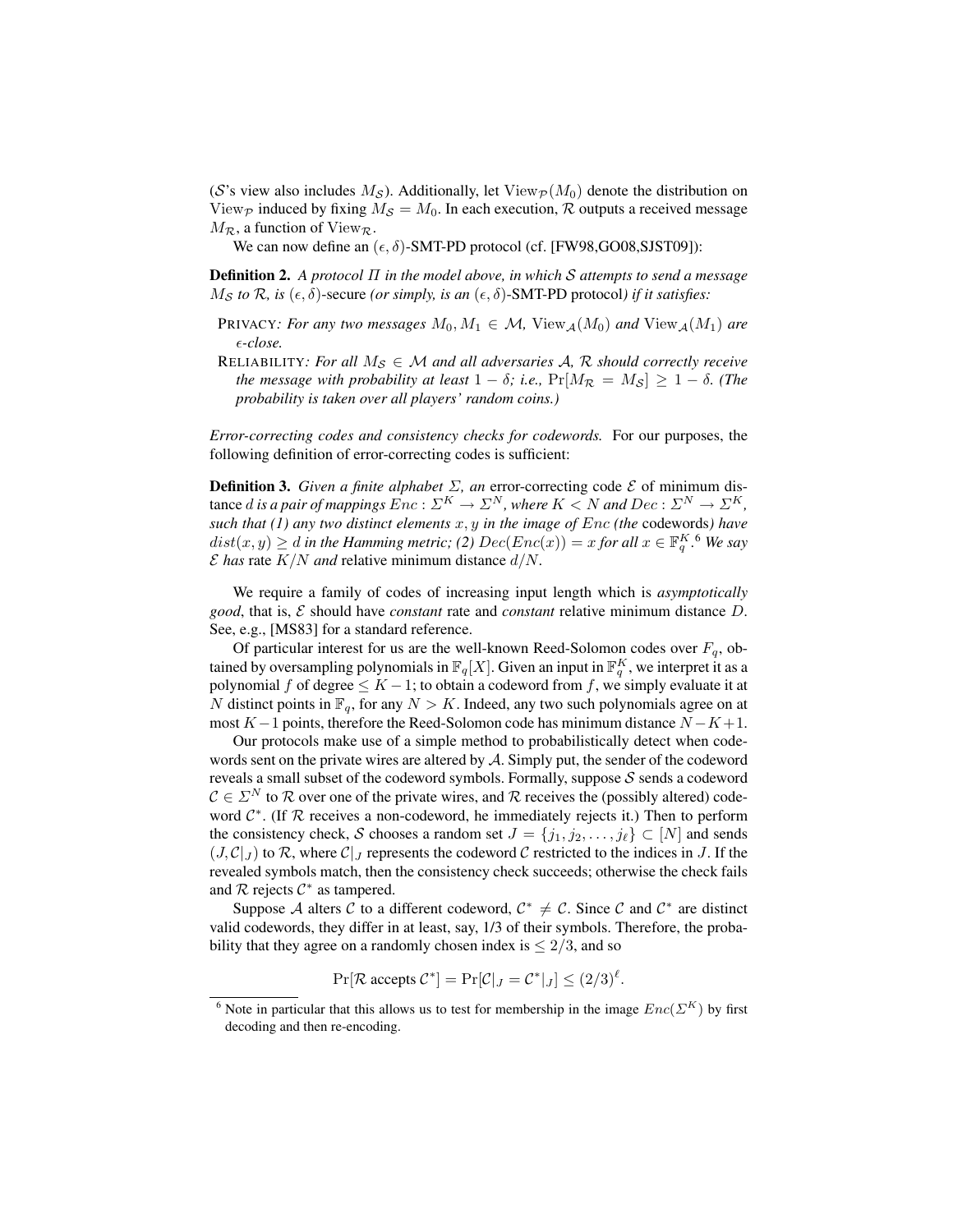Thus, with probability  $\geq 1-(2/3)^{\ell}$ ,  $\mathcal R$  will reject a tampered codeword. Of course, the validity of the check depends upon  $A$  not knowing  $J$  at the time of potential corruption of  $C$ .

*Average min-entropy and average-case randomness extractors.* Recall that the *minentropy* of a distribution  $X = (X_1, \ldots, X_N)$  over  $\{0, 1\}^N$  is defined as

$$
H_{\infty}(X) = \min_{x} \left( -\log \left( \Pr[X = x] \right) \right),\,
$$

and gives a measure of the amount of randomness "contained" in a weakly random source. We say a distribution X is a  $k_{min}$ -source if  $H_{\infty}(X) \geq k_{min}$ .

A *(seeded)*  $(N, M, k_{min}, \epsilon)$ -strong extractor is a *(deterministic)* function

$$
Ext: \{0,1\}^N \times \{0,1\}^D \to \{0,1\}^M
$$

such that for *any*  $k_{min}$ -source X, the distribution  $U_D \circ \text{Ext}(X, U_D)$  is  $\epsilon$ -close to  $U_D \circ$  $U_M$  (where  $U_k$  represents the uniform distribution on  $\{0,1\}^k$ ). The input to the extractor is the N-bit  $k_{min}$ -source, X, together with a truly random seed s, which is uniformly distributed over  $\{0,1\}^D$ . Its output is an M-bit string which is statistically close to uniform, *even conditioned on the seed* s *used to generate it.*

This notion of min-entropy, and of a general randomness extractor, may be an awkward fit when considering an adversary with side information  $Y$  as above. In these cases, a more appropriate measure may be found in the *average min-entropy* of X given Y, defined in [DORS08] by

$$
\tilde{H}_{\infty}(X \mid Y) = -\log \left( \mathbb{E}_{y \leftarrow Y} \left[ \max_{x} \Pr\left[X = x \mid Y = y\right] \right] \right).
$$

Note that this definition is based on the *worst-case* probability for X, conditioned on the *average distribution* (as opposed to worst-case probability) of Y . The rationale is that Y is assumed to be outside of the adversary's control; however, once Y is known, the adversary then predicts the *most likely* X, given that particular Y .

[DORS08] use average min-entropy to define an object closely related to extractors: A *(seeded) average-case*  $(N, M, k_{min}, \epsilon)$ -strong extractor is a *(deterministic)* function

$$
Ext: \{0,1\}^N \times \{0,1\}^D \to \{0,1\}^M
$$

such that the distribution of  $(U_D \circ \text{Ext}(X, U_D), I)$  is  $\epsilon$ -close to  $(U_D \circ U_M, I)$ , whenever  $(X, I)$  is a jointly distributed pair satisfying  $H_{\infty}(X \mid I) \geq k_{min}$ . The similarity to an ordinary extractor is clear. [DORS08] prove the following fact about average minentropy:

# **Fact 4** If Y has at most  $2^{\ell}$  possible values, then  $\tilde{H}_{\infty}(X \mid (Y, Z)) \ge \tilde{H}_{\infty}(X \mid Z) - \ell$ .

*Extracting randomness from*  $\mathbb{F}_q$ . We will make use of a special-purpose *deterministic* (seedless) extractor  $\text{Ext}_q$  which operates at the level of field elements in  $\mathbb{F}_q$  as opposed to bits.  $Ext_q$  works not on general min-entropy sources, but on the restricted class of *symbol-fixing sources*, which are strings in  $\mathbb{F}_q^N$  such that some subset of K symbols is distributed independently and uniformly over  $\mathbb{F}_q$ , while the remaining  $N - K$  symbols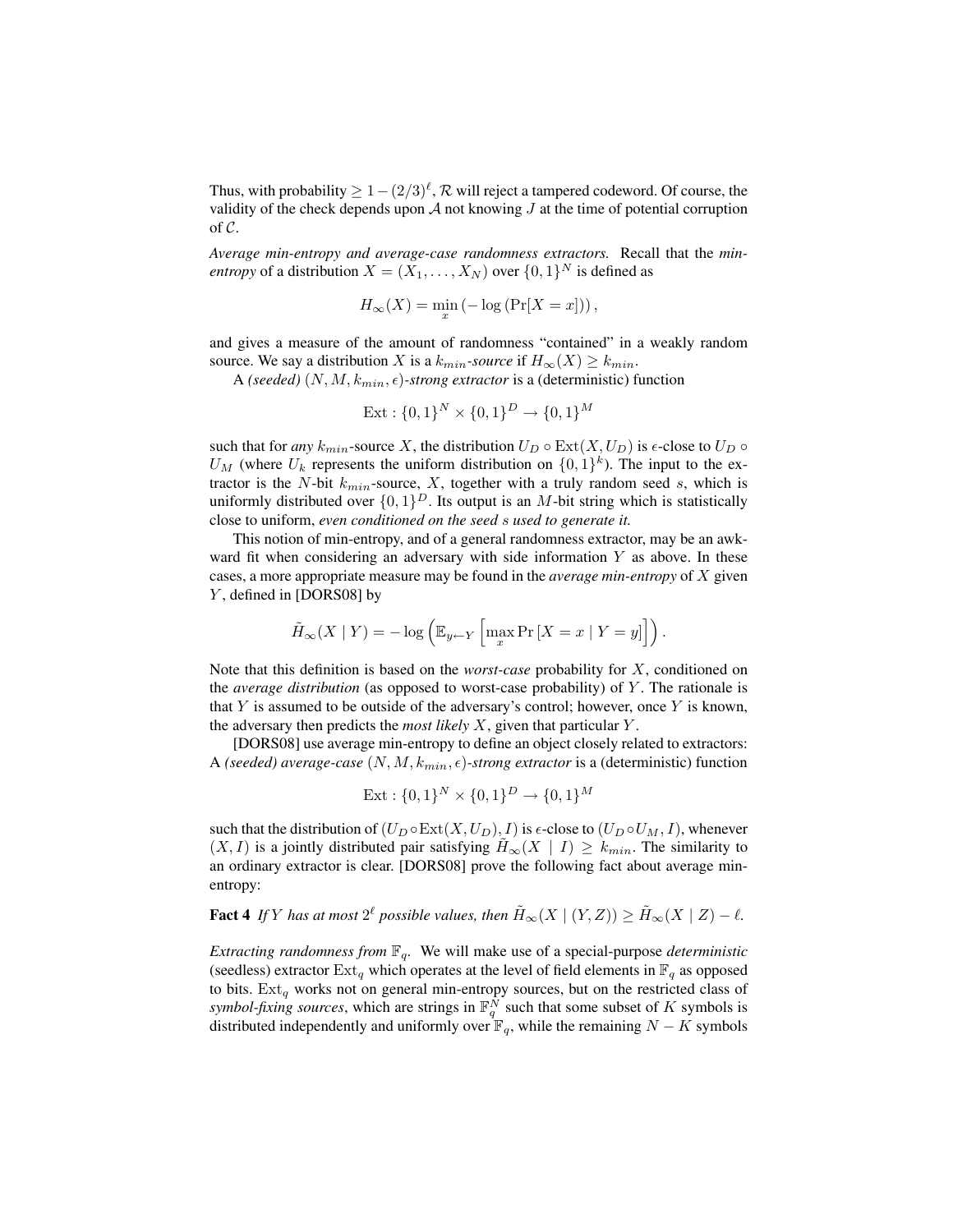are fixed. Given a sample from any such source,  $Ext_q$  outputs K field elements which are uniformly distributed over  $\mathbb{F}_q^K$ .

 $\text{Ext}_q$  works as follows: Given  $\alpha \in \mathbb{F}_q^N$ , construct  $f \in \mathbb{F}_q[X]$  of degree  $\leq N-1$ , such that  $f(i) = \alpha_i$  for  $i = 0, \ldots, N - 1$ . Then  $\text{Ext}_q(\alpha) = (f(N), f(N + 1), \ldots, f(N + 1))$  $f(N+K-1)$ ). (Of course we require  $N+K \leq q$ .) This extractor has proven useful in previous SMT protocols as well (see, e.g., [ACH06,KS08]).

# 3 SMT-PD with Small Public Discussion

In this section we present our main positive results. First, we construct a basic  $(\epsilon, \delta)$ -SMT-PD protocol,  $\Pi_{Gen}$  (for "generic"), with optimal private communication and linear public communication. We then consider possible instantiations of  $\Pi_{Gen}$ ; using, in particular, Reed-Solomon codes and the extractor  $Ext_q$ , improves it to a 0-private protocol. Finally, we use  $\Pi_{Gen}$  (instantiated with Reed-Solomon codes) as a building block to construct our main protocol Π<sub>SPD</sub>, which achieves *logarithmic* public communication while maintaining optimal private communication (and other desirable properties).

#### 3.1 A generic protocol with optimal private communication

Protocol Π<sub>Gen</sub> achieves essentially optimal communication complexity on the private wires of  $O(\frac{mn}{n-t})$ , where m is the length of the message, while maintaining linear communication complexity on the public channel. (See Section 4 for a precise statement of the lower bound.) This is the first SMT-PD protocol to achieve sublinear transmission rate on the private wires, and as such provides an affirmative answer to the question posed in [SJST09] of whether  $O(n)$  private-wire transmission rate can be improved.

 $\Pi_{\text{Gen}}$  relies on two primitives as black boxes: an error-correcting code  $\mathcal E$  and an average-case strong extractor,  $Ext_A$ . The efficiency of the protocol depends on the interaction between the basic parameters of the protocol— $\epsilon$ ,  $\delta$ ,  $m$ ,  $n$ , and  $t$ —and the parameters of  $\mathcal E$  and  $\operatorname{Ext}_A$ . After presenting the protocol and proving its security, we will examine its complexity in terms of these parameters.

At a high level, the protocol has the same structure as previous 3-round SMT-PD protocols: (1) in the first round, one of the parties (in our case  $\mathcal{R}$ ) sends lots of randomness on each private wire; (2) using the public channel,  $R$  then sends checks to verify the randomness sent in (1) was not tampered with; (3)  $\mathcal S$  discards any tampered wires, combines each remaining wire's randomness to get a one-time pad  $R$ , and sends  $C = M \oplus R$  on the public channel. However, our use of extractors allows us to reduce the amount of transmitted randomness, which is reflected in the gain in private communication.

We remark that one may modify  $\Pi_{\text{Gen}}$  to have interaction order  $S$ - $\mathcal{R}$ - $\mathcal{S}$ , instead of  $R-R-S$  as we present it. One advantage of  $R-R-S$  is that when instantiated with deterministic extractors (see below), it does not require any random coins for  $S$  (in contrast to  $S$ - $R$ - $S$ , where both parties use randomness crucially).

Now we turn to the details of protocol  $\Pi_{\rm Gen}$ . Let error-correcting code  ${\cal E}$  have encoding and decoding functions  $Enc$  :  $\{0,1\}^K \rightarrow \{0,1\}^N$  and  $Dec$  :  $\{0,1\}^N \rightarrow$  $\{0,1\}^K$ , respectively, and relative minimum distance D. (We will specify K below.)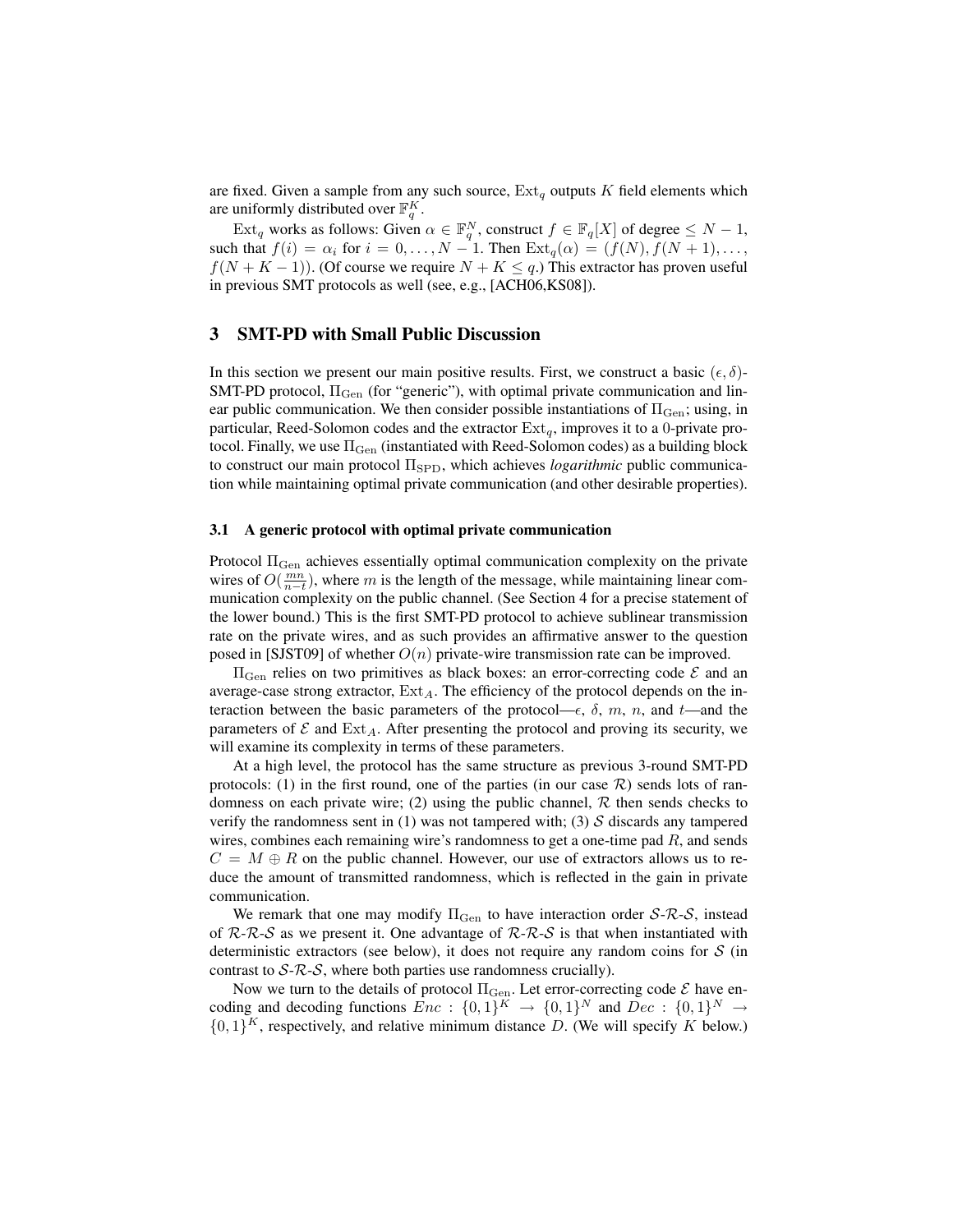While  $N > K$  may be arbitrarily large for the purpose of correctness, we will want  $K/N$  and D both to be constant for our complexity analysis—that is, we want  $\mathcal E$  to be asymptotically good.

Second, let  $\text{Ext}_A$  be an average-case  $(nK, m, k_{min}, \epsilon/2)$ -strong extractor. Here K is, as above, the source length of the error-correcting code  $\mathcal{E}$ , and m and  $\epsilon$  are the message-length and privacy parameters of  $\Pi_{\text{Gen}}$ .  $k_{min}$  is the min-entropy threshold. Now clearly  $m \leq k_{min} \leq nK$ . On the other hand, we require  $k_{min} = O(m)$  for our complexity claim to hold—that is,  $Ext_A$  should extract a constant fraction of the min-entropy. Further, the extractor's seed length s should be  $O(n + m)$ .

Finally, let  $b = \frac{1}{1-D}$ , and then set  $\ell = \lceil \log_b(t/\delta) \rceil$ . Now with foresight, we set  $K = \lceil k_{min}/(n - t) \rceil + \ell$ .<sup>7</sup> Note that if  $k_{min} = O(m)$ , then  $K = O(m)/(n - t) + \ell$ . The protocol,  $\Pi_{Gen}$ , is presented in Fig. 1.

**Protocol**  $\Pi_{Gen}(\epsilon, \delta, m, n, t, \mathcal{E}, \text{Ext}_{A})$ 

- 1.  $(\mathcal{R}^{PRI} \to S)$ . For each wire i,  $\mathcal R$  chooses a random  $r_i \in \{0,1\}^K$  and sends the codeword  $\mathcal{C}_i = Enc(r_i)$  along wire i. Let  $\mathcal{C}_i^*$  be the codeword received by S, and  $r_i^* = Dec(\mathcal{C}_i^*)$ .
- 2.  $(\mathcal{R} \stackrel{PUB}{\rightarrow} \mathcal{S})$ .  $\mathcal{R}$  chooses a random subset  $J = \{j_1, j_2, \ldots, j_\ell\} \subset [N]$  of codeword indices,  $|J| = \ell$ . Let

$$
\mathcal{C}_i|_J = (\mathcal{C}_{i,j_1}, \mathcal{C}_{i,j_2}, \ldots, \mathcal{C}_{i,j_\ell}) \in \{0,1\}^\ell
$$

be the codeword  $\mathcal{C}_i$  restricted to the indices of J. R sends  $(J, {\{\mathcal{C}_i\}}_{j \in [n]})$  to S over the public channel.

3. ( $S \stackrel{PUB}{\rightarrow} \mathcal{R}$ ). S rejects any wire i which is syntactically incorrect (including the case that  $\mathcal{C}_i^*$  is not a valid codeword), or for which  $\mathcal{C}_i|_J$  conflicts with  $\mathcal{C}_i^*$ . Call the set of remaining, accepted wires ACC, and let  $B \in \{0,1\}^n$ , where  $b_i = 1 \iff i \in \text{ACC}$ . Let  $\alpha^*$  denote the concatenation of  $r_i^*$  for all  $i \in ACC$ , padded with zeroes so that  $|\alpha^*| = nK$ . S chooses seed  $\in \{0,1\}^s$  uniformly at random. He applies  $\text{Ext}_A$ :  $\{0,1\}^{nK} \times \{0,1\}^s \to \{0,1\}^m$  to obtain  $R^* = \text{Ext}_A(\alpha^*,seed)$ , where  $|R^*| = m \ldotp S$ puts  $C = M_{\mathcal{S}} \oplus R^*$ , and sends  $(B, C, seed)$  on the public channel. **Receiver:** R uses B to reconstruct ACC. He forms  $\alpha$  by concatenating  $r_i$  for each  $i \in$ ACC, and padding with zeroes to size nK. He applies  $\text{Ext}_A: \{0,1\}^{nK} \to \{0,1\}^m$ , obtaining  $R = \text{Ext}_A(\alpha, seed)$ . He then recovers  $M_{\mathcal{R}} = C \oplus R$ .

Fig. 1. A generic SMT-PD protocol with optimal communication complexity on the private wires and linear communication complexity on the public channel.

**Theorem 5.** Let  $t < n$ . Protocol  $\Pi_{Gen}$  is a  $(3, 2)$ -round  $(\epsilon, \delta)$ -SMT-PD protocol with *communication complexity*  $O(\frac{mn}{n-t})$  *on the private wires provided that*  $m/(n-t)$  =

<sup>&</sup>lt;sup>7</sup> As a sanity check, observe that  $k_{min} \le nK = n(k_{min}/(n-t) + \ell)$ , so the extractor we define can exist.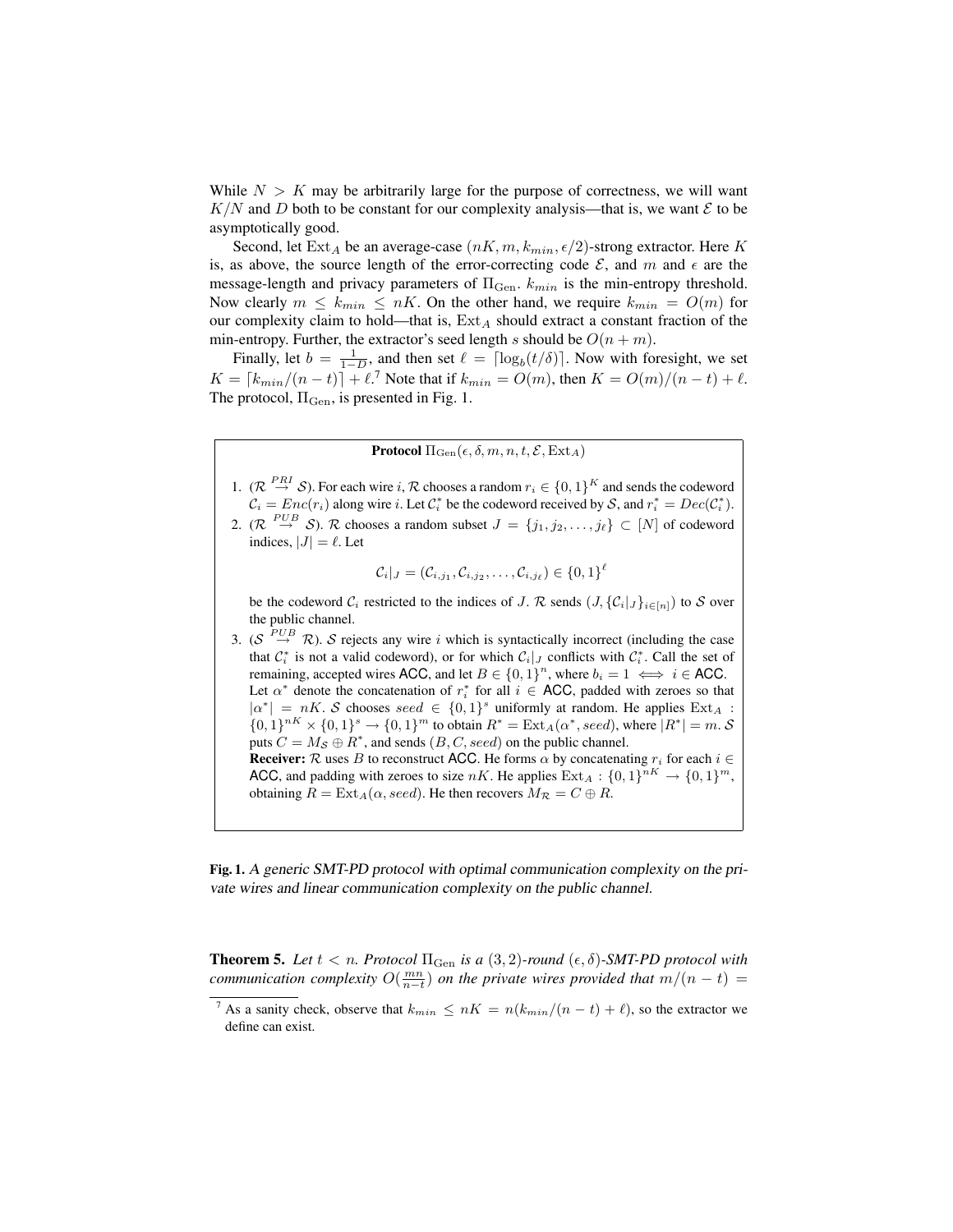$\Omega(\log(t/\delta))$ , and communication complexity  $\max(O(\log(t/\delta)(n+\log m)), O(m+n))$ *on the public channel, provided only that*  $m = \Omega(\log(t/\delta))$ *.* 

*Proof.* **Privacy.** We first claim that if we omit C, then A has essentially no information (up to  $\epsilon$ ) on S's output of the average-case extractor,  $R* = \text{Ext}_A(\alpha^*,seed)$ . Formally:

*Claim.* The distribution  $(U_s, R^*, View_\mathcal{A} \setminus C)$  is  $\epsilon/2$ -close to  $(U_s, U_m, View_\mathcal{A} \setminus C)$ .

The remainder of the proof of  $\epsilon$ -privacy is by contradiction: We show that, if there exists an adversary A and messages  $M_0, M_1$  such that  $\Delta$ (View $_A(M_0),$ View $_A(M_1)) > \epsilon$ , then there exists a distinguisher D which can distinguish  $(U_s, R^*, View_{\mathcal{A}} \setminus C)$  from  $(U_s, U_m, View_A \setminus C)$ , in contradiction to the above claim.

So suppose such an A,  $M_0$ ,  $M_1$  exist. Then there exists a distinguisher  $\mathcal{D}_0$  which satisfies

$$
|\Pr[D_0(\text{View}_{\mathcal{A}}(M_0)) = 1] - \Pr[D_0(\text{View}_{\mathcal{A}}(M_1)) = 1]| > \epsilon
$$

In particular it follows that either

(1) 
$$
|\Pr[D_0(\text{View}_{\mathcal{A}}(M_0)) = 1] - \Pr[D_0(\text{View}_{\mathcal{A}}(M_{\$})) = 1]| > \epsilon/2
$$

or

$$
(2) \qquad \big|\Pr[D_0(\text{View}_{\mathcal{A}}(M_{\$}))=1]-\Pr[D_0(\text{View}_{\mathcal{A}}(M_1))=1]\big| > \epsilon/2.
$$

Here  $View_{\mathcal{A}}(M_{\mathcal{S}})$  denotes the random variable obtained by first sampling  $M_{\mathcal{S}}$  uniformly from  $\{0,1\}^m$ , and then sampling from  $View_{\mathcal{A}}$  conditioned on  $M_{\mathcal{S}} = M_{\$}$ . (If the probability distribution on M is uniform, then the distribution of  $View_{\mathcal{A}}(M_{\hat{s}})$  is identically that of  $View_A$ , but we do not assume this here.)

Without loss of generality, we assume case (1) above holds. Now we describe D, which uses  $\mathcal{D}_0$  as a black box in order to distinguish  $(U_s, R^*, View_{\mathcal{A}} \setminus C)$  and  $(U_s, U_m, \text{View}_{\mathcal{A}} \setminus C)$ . First, the challenger flips a coin. On heads, he samples  $u \leftarrow$  $(U_s, R^*, View_\mathcal{A} \setminus C)$ , and on tails,  $u \leftarrow (U_s, U_m, View_\mathcal{A} \setminus C)$ . In either case he obtains  $u = (u_s, u_{test}, u_{view})$  which he passes on to D. D forms  $C_{\mathcal{D}} = M_0 \oplus u_{test}$ , which plays the role of C in the protocol. He passes  $u_{view} \cup C_{\mathcal{D}}$  to  $\mathcal{D}_0$ , which returns a bit b representing its guess that  $u_{view} \cup C_{\mathcal{D}}$  was sampled from  $View_{\mathcal{A}}(M_b)$ . If  $b = 0$ , then D outputs a guess of "heads" (i.e., guesses  $u_{test}$  was sampled from  $R^*$ ), otherwise D guesses "tails" ( $u_{test}$  was sampled from  $U_m$ ).

Now consider the success probability of  $D$  when the challenger flips heads, so that  $u_{test} \sim R^*$ . In this case,  $C_{\mathcal{D}} = M_0 \oplus R^*$  is obtained exactly as in  $\Pi_{Gen}$ , and therefore  $u_{view} \cup C_{\mathcal{D}}$  is distributed identically with  $View_{\mathcal{A}}(M_0)$ . Thus  $Pr[\mathcal{D}(u) = 1]$ heads] =  $Pr[D_0(View_A(M_0)) = 1]$ . Alternatively, suppose the challenger flips tails, and  $u_{test}$  is uniform. Then  $C_{\mathcal{D}} = M_0 \oplus u_{test}$  is uniform, which is also the distribution of C if we choose  $M = M_{\mathcal{S}}$  uniformly at random. Thus  $Pr[\mathcal{D}(u) = 1 | \text{tails}] =$  $Pr[D_0(\text{View}_{\mathcal{A}}(M_{\$})) = 1]$ . Putting these together, we discover

$$
|\Pr[\mathcal{D}(U_s, R^*, \text{View}_{\mathcal{A}} \setminus C) = 1] - \Pr[\mathcal{D}(U_s, U_m, \text{View}_{\mathcal{A}} \setminus C) = 1]|
$$
  
=  $|\Pr[\mathcal{D}_0(\text{View}_{\mathcal{A}}(M_0)) = 1] - \Pr[\mathcal{D}_0(\text{View}_{\mathcal{A}}(M_{\$})) = 1]|$   
>  $\epsilon/2$ ,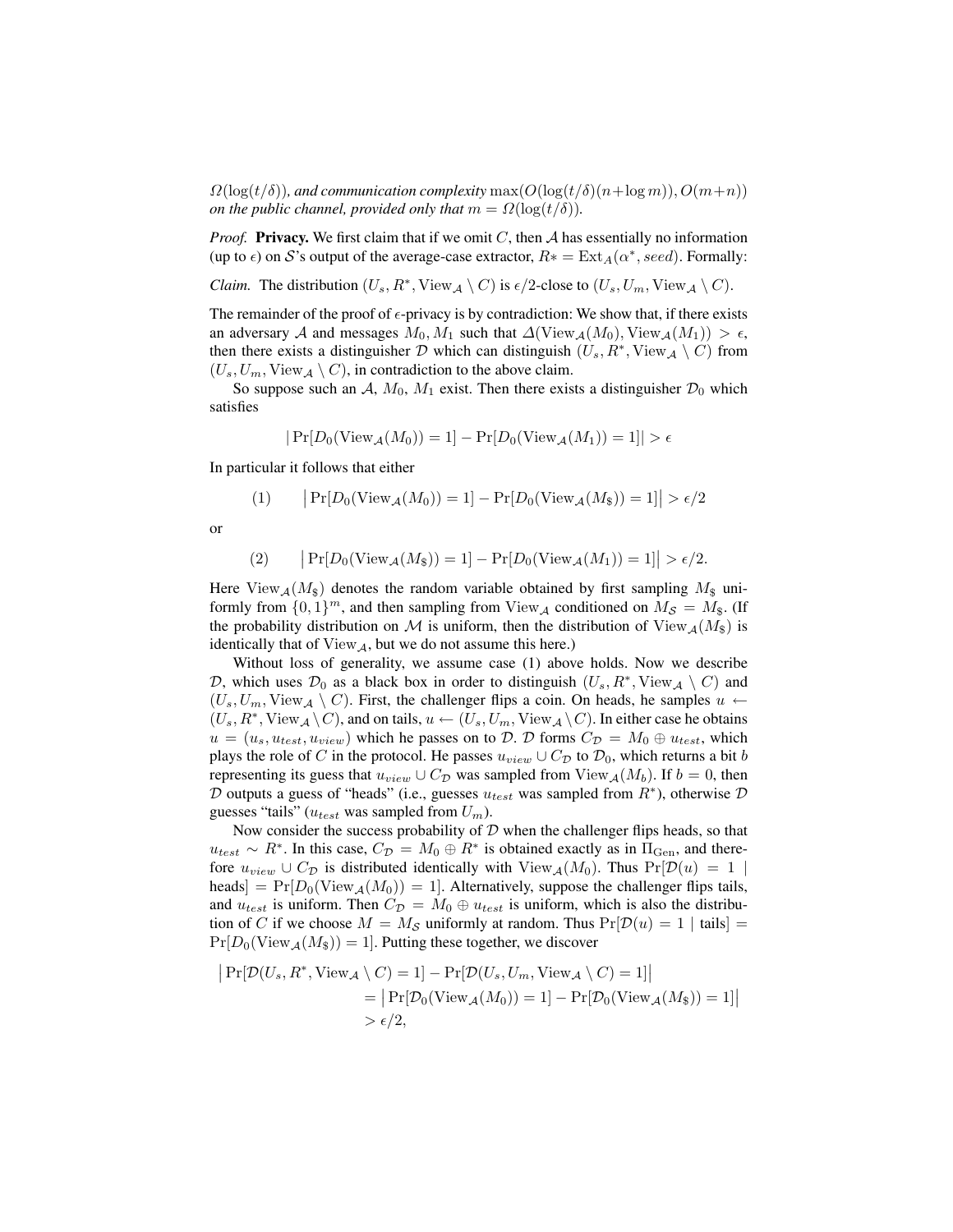which contradicts the above claim. This completes the verification of  $\epsilon$ -privacy.

**Reliability.** Observe that  $M_{\mathcal{R}} = C \oplus R$  and  $M_{\mathcal{S}} = C \oplus R^*$ . Therefore,

$$
\mathcal{R} \text{ fails to decode correctly } (M_{\mathcal{R}} \neq M_{\mathcal{S}}) \iff \text{Ext}(\alpha, \text{seed}) = R \quad \neq \quad R^* = \text{Ext}(\alpha^*, \text{seed})
$$
\n
$$
\implies \alpha \neq \alpha^*
$$
\n
$$
\implies \exists i \in \text{ACC s.t. } r_i \neq r_i^*
$$
\n
$$
\implies \exists i \in \text{ACC s.t. } C_i \neq C_i^*.
$$

The latter event only happens if A succeeds in altering  $C_i$  without S detecting it. By construction, our consistency check (Section 2) guarantees that this happens with probability at most  $(1 - D)^{\ell} = \delta/t$  for a single wire, hence (taking a union bound over corrupt wires) probability at most  $\delta$  overall. Consequently,  $Pr[M_R = M_S] \ge 1 - \delta$ .

**Complexity.** The private wires are used only in round 1, to send  $Enc(r_i)$  on each wire. The total complexity is therefore  $nN = O(nK)$  (for  $\mathcal E$  of constant rate). As noted above, our assumptions on  $\mathcal E$  and  $\text{Ext}_A$  imply that  $K = O(m/(n-t)+\ell)$ , and therefore the total private wire complexity is  $O(mn/(n - t) + n\ell)$ , which is  $O(mn/(n - t))$ provided  $m/(n-t) = \Omega(\ell)$ .

The public channel is used in Rounds 2 and 3. In Round 2,  $\mathcal R$  transmits  $J \subset [N]$  of size  $\ell$ , and the restricted codewords  $C_i|_J$ , at total cost  $\ell n + \ell \log N = \ell n + \ell (\log K + \ell)$  $O(1) = \ln P + O(\ell(\log(m/(n - t) + \ell)))$ . Provided that  $m = \Omega(\ell)$ , this is  $O(\ell(n + t))$ .  $log(m)$ ).

In Round 3, S uses the public channel to send  $(B, C, seed)$  where B indicates accepted wires, C hides the message  $M_{\mathcal{S}}$ , and seed is a seed for  $\text{Ext}_{A}$ . Thus the Round 3 public communication is  $n + m + s$ , which is  $O(n + m)$  for any extractor with  $r$ easonable seed length.  $\Box$ 

#### 3.2 Instantiating the generic protocol

Here we consider possible instantiations of  $\Pi_{Gen}$ . Since our main interest is in 0-private protocols, the most important instantiation will be that with Reed-Solomon codes and the extractor  $Ext_{\alpha}$  of Section 2. Nevertheless, other choices of (explicit) extractor, such as Kamp and Zuckerman's deterministic symbol-fixing extractor [KZ06], are possible; refer to [GGO09] for more details.

Statistical error is a feature of all general-purpose randomness extractors. To get around it, we can exploit the fact that the sources arising from  $\Pi_{Gen}$  are not general minentropy sources. Rather, conditioning on the adversary's view, each good wire carries independent, uniform randomness, and the corrupt wires carry fixed values. Thus the source we are interested in actually carries quite a great deal of structure. In particular, we may view it as a symbol-fixing source as described in Section 2, since we may group bits into symbols, and the adversary has no information on the symbols carried by good wires.

Consider an instantiation of  $\Pi_{Gen}$  using the extractor  $Ext_q : \mathbb{F}_q^{kN} \to \mathbb{F}_q^r$  of Section 2, which is indeed errorless. (Here  $r = \lfloor m/\log q \rfloor$  is the size of  $M_{\mathcal{S}}$  in field elements.) Ext<sub>q</sub> is, according to our notation, a  $(kN, r, r, 0)$  extractor for sources over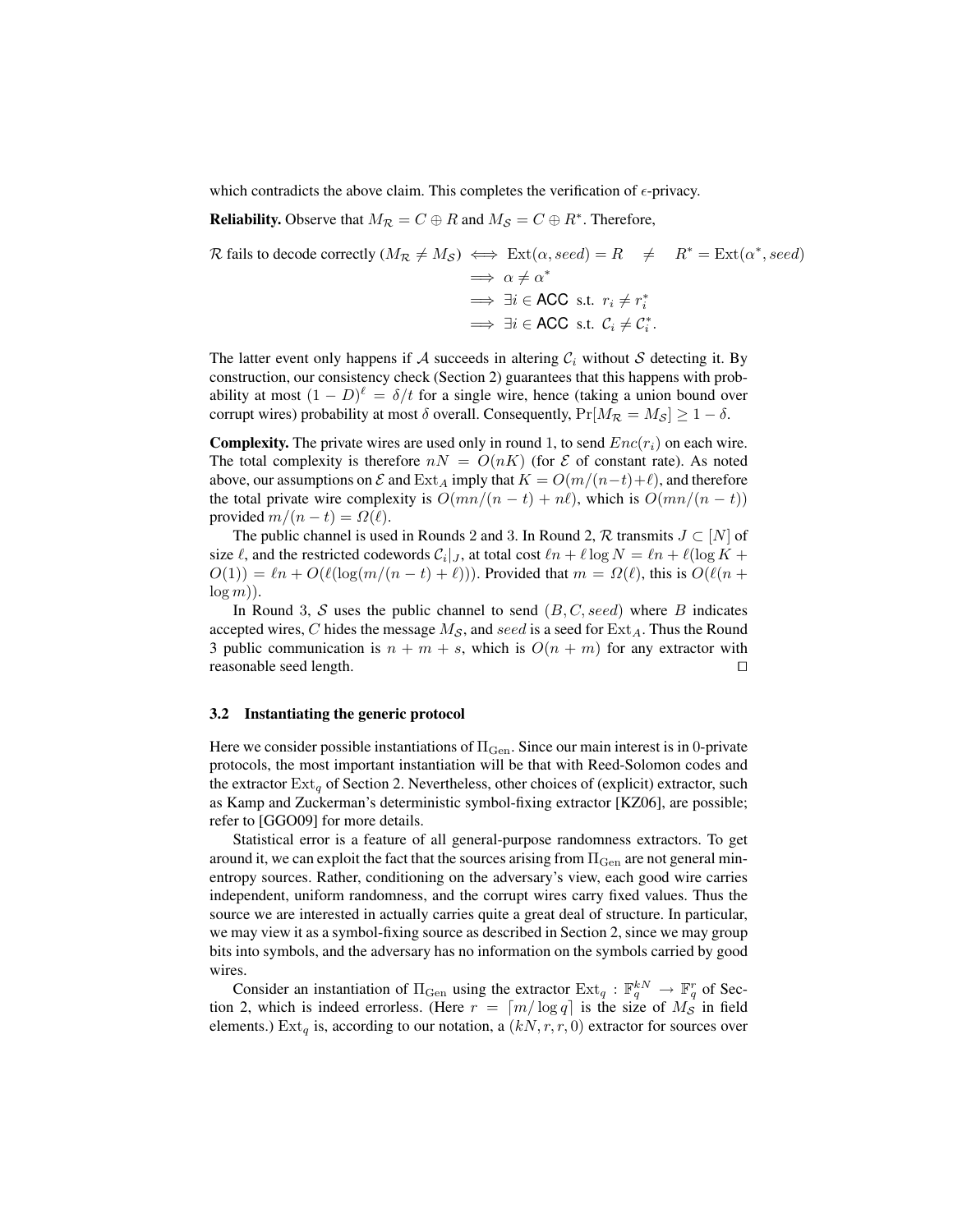$\mathbb{F}_q$ : It extracts 100% of the randomness from its input with no statistical error. (It is also deterministic, hence trivially strong.) Since  $Ext_q$  operates at the level of field elements, Reed-Solomon codes are a natural choice for the error-correcting code  $\mathcal E$  of  $\Pi_{\rm Gen}$ . We choose  $\mathcal E$  to be  $\text{Ext}_q : \mathbb F_q^K \to \mathbb F_q^{2K}$ , with relative minimum distance  $1/2$ .

We now describe two requirements imposed by this instantiation. First, the description of  $\Pi_{\text{Gen}}$  assumes an extractor which operates on bits rather than field elements. This presents no real problem, as all statements can be recast in a straightforward way to this new setting. However, as mentioned above, the move from  $\{0, 1\}$  to  $\mathbb{F}_q$  does have the effect of adding a  $\log q$  term to the message size required for optimal communication complexity (see statement of and complexity analysis for Theorem 6).

Second, we must specify the appropriate field size  $q$  in terms of the basic parameters  $m, n, t, \delta$ . Recall  $\ell = \lceil \log(t/\delta) \rceil$ . We require (with foresight):

$$
q \log q = \Omega(mn/(n-t))
$$
 and  $(q-2\ell) \log q > \frac{2m}{n-t}$ .

Thus  $M_{\mathcal{S}} \in \mathbb{F}_q^r$ , where  $r = \lceil m / \log q \rceil$ .

For the proof of privacy, we require  $\mathrm{Ext}_q : \mathbb{F}_q^{nK} \to \mathbb{F}_q^r$  is in fact a perfect randomness extractor—so we need  $q \ge nK + r$ . Since  $K = r/(n - t) + \ell$ , we have (using  $m = \Omega(n\ell)$ :

$$
nK + r = n \cdot \left(\frac{r}{n-t} + \ell\right) + r = r\left(\frac{n}{n-t} + 1\right) + n\ell
$$
  
= 
$$
\frac{m}{(\log q)} \cdot \frac{n}{n-t} + O(m) = O\left(\frac{m}{(\log q)} \cdot \frac{n}{n-t}\right).
$$

Thus, for  $q \ge nK + r$  it suffices that  $q \log q = \Omega(mn/(n-t))$ , which is our first assumption on q.

Now observe that in order for our codeword authentication to be valid, we need  $q \geq 2K = 2r/(n - t) + 2\ell$ . Thus we require:

$$
q \ge 2r/(n-t) + 2\ell \iff q \ge \frac{2m}{(\log q)(n-t)} + 2\ell
$$

$$
\iff q \log q \ge \frac{2m}{n-t} + 2\ell \log q
$$

$$
\iff (q - 2\ell) \log q \ge \frac{2m}{n-t},
$$

which gives our second condition on q.

#### 3.3 A protocol with logarithmic public communication

In this section we present a protocol for SMT-PD which is the first to achieve logarithmic communication complexity (in m) *on the public channel*. The protocol is perfectly private, achieves the optimal communication complexity of  $O(\frac{mn}{n-t})$  on the private wires, and has optimal round complexity of  $(3, 2)$ .

In its Round 3 communication,  $\Pi_{Gen}$  incurs a cost of size m on the public channel, which we wish to reduce to  $O(\log m)$ . Our improvement comes from the insight that S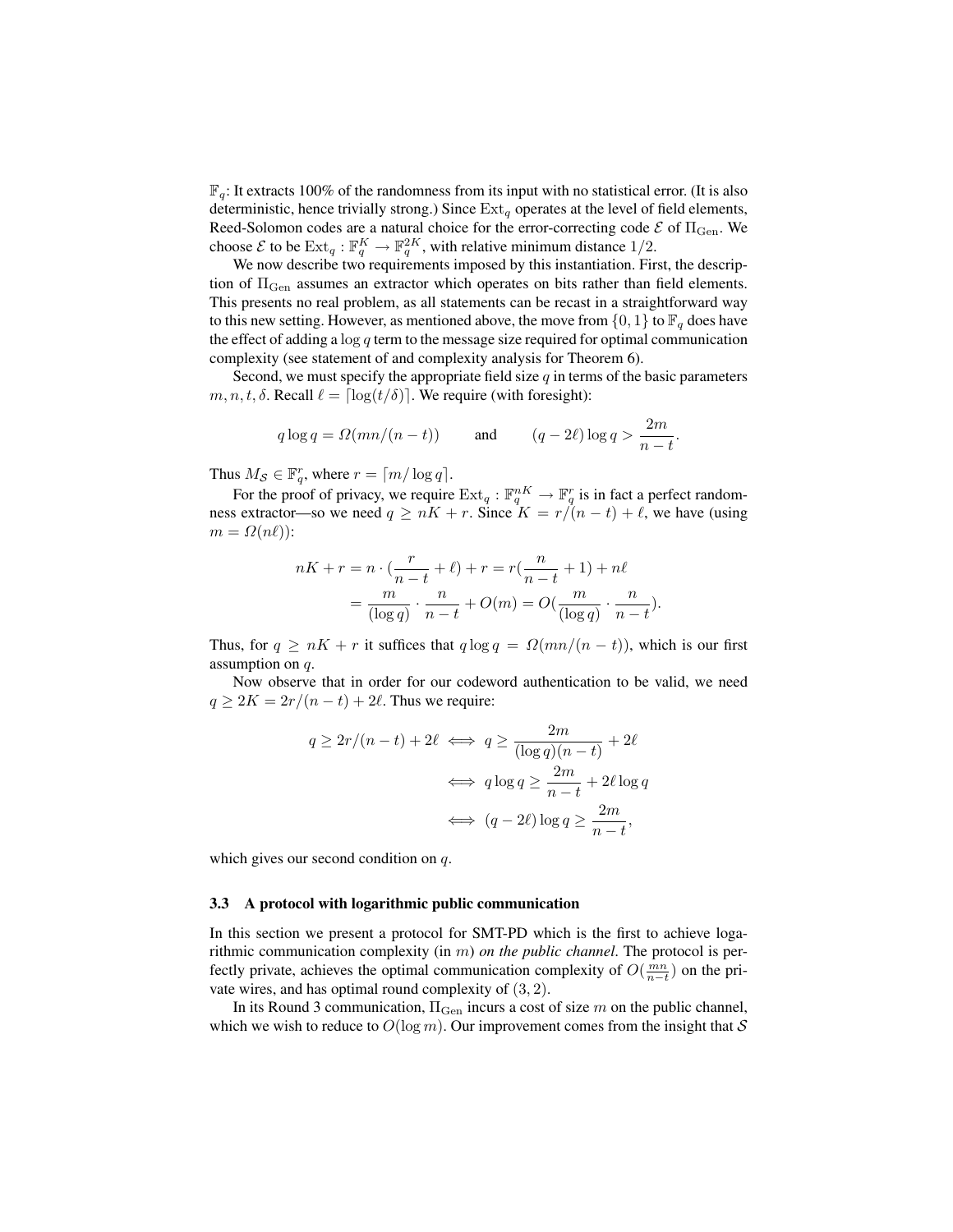can send the third-round message  $(C, \text{ in the notation of } \Pi_{Gen})$  on the *common* wires, provided that S *authenticates* the transmission (making use of the public channel).

 $S$  could simply send  $C$  on every common wire and authenticate  $C$  publicly. The downside of this approach is that the private wire complexity would be  $\Omega(mn)$  rather than  $O(\frac{mn}{n-t})$ —no longer optimal. Our solution is to take C and encode it *once again* using Reed-Solomon into shares  $C_1, \ldots, C_n$ , each of size  $\approx \frac{m}{n-t}$ , such that any  $n-t$ correct  $C_i$ 's will reconstruct C. S then sends  $C_i$  on wire i, and authenticates each  $C_i$ publicly.

This authentication uses a short secret key,  $s^*$ , of size  $\ell(n + \log(\frac{cm}{n-t}))$  (which is the cost of authenticating n messages of size  $cm/(n-t)$ , using the consistency check of Section 2; c is an absolute constant defined below). Thus, S and R will run two processes in parallel: a "small" strand, in which  $S$  privately sends the short key to  $R$ ; and a "big" strand, in which S sends  $M<sub>S</sub>$  to R, making use of the shared key in the third round. The small protocol sends the short key using any reasonably efficient SMT-PD protocol; for ease of exposition, we use  $\Pi_{\rm Gen}$ , instantiated with Reed-Solomon codes. We also use  $\Pi_{\text{Gen}}$  with Reed-Solomon codes for the big strand of the protocol in order to achieve perfect privacy and optimal private wire complexity.

We now describe the protocol in detail. Many of the parameters are the same as in (the Reed-Solomon instantiation of)  $\Pi_{Gen}$ : We set  $\ell = \lceil \log(t/\delta) \rceil$ , and fix a prime q such that

$$
q\log q = \varOmega(mn/(n-t)) \qquad \text{and} \qquad (q-2\ell)\log q \geq \frac{2m}{n-t}.
$$

The message space is  $\mathcal{M} = \mathbb{F}_q^r$ , that is, an m-bit message is considered as a sequence of  $r = \lceil m / \log q \rceil$  field elements in  $\mathbb{F}_q$ . (However, we also assume, for the purpose of the Round 3 authentication, that the field elements are actually *represented* as bit-strings of length r log q.) Set  $K = \lfloor r/(n - t) \rfloor + \ell$  and  $N = 2K$ .

In addition to the above parameters, we will also define their small-strand counterparts, which we notate using variables with hats. Set  $\hat{m} = \ell(n + \log(cK \log q))$ —as noted above, this is the size of the shared secret which will be used to authenticate the  $C_i$ 's. Here the constant  $c > 1$  is the expansion factor of an efficiently computable, constant-rate error-correcting code  $\mathcal{E}'$  of relative minimum distance (say)  $1/3$ . (We caution that  $\mathcal{E}'$  plays a different role in  $\Pi_{\rm SPD}$  than  $\mathcal E$  did in  $\Pi_{\rm Gen}$ , hence the different name.) We will use  $Enc$  and  $Dec$  to denote the encoding and decoding functions of  $\mathcal{E}'$ ; we use  $Enc<sub>RS</sub>$  and  $Dec<sub>RS</sub>$  for the encoding and decoding functions of the Reed-Solomon code which functions as  $\mathcal E$  for  $\Pi_{\text{SPD}}$ .

Fix  $\hat{q}$  to be a prime such that

$$
\hat{q} \log \hat{q} = \Omega(\frac{\hat{m}n}{n-t})
$$
 and  $(\hat{q} - 2\ell) \log \hat{q} > \frac{2\hat{m}}{n-t}$ ,

Set  $\hat{r} = \lceil \hat{m} / \log \hat{q} \rceil$ ,  $\hat{K} = \lceil \hat{r} / (n - t) \rceil + \ell$ , and  $\hat{N} = 2\hat{K}$ . Finally, set  $\ell_{3/2} = \log_{3/2}(t/\delta)$ .

The protocol,  $\Pi_{\rm SPD}$  (for "small public discussion"), is shown in Figure 2. Keep in mind the high-level understanding of the protocol: The first two rounds are simply parallel versions of Rounds 1 and 2 of  $\Pi_{\rm Gen}$ , run with different (big and small) parameters. In Round 3, we complete the small instance of  $\Pi_{Gen}$  as usual, and use the resulting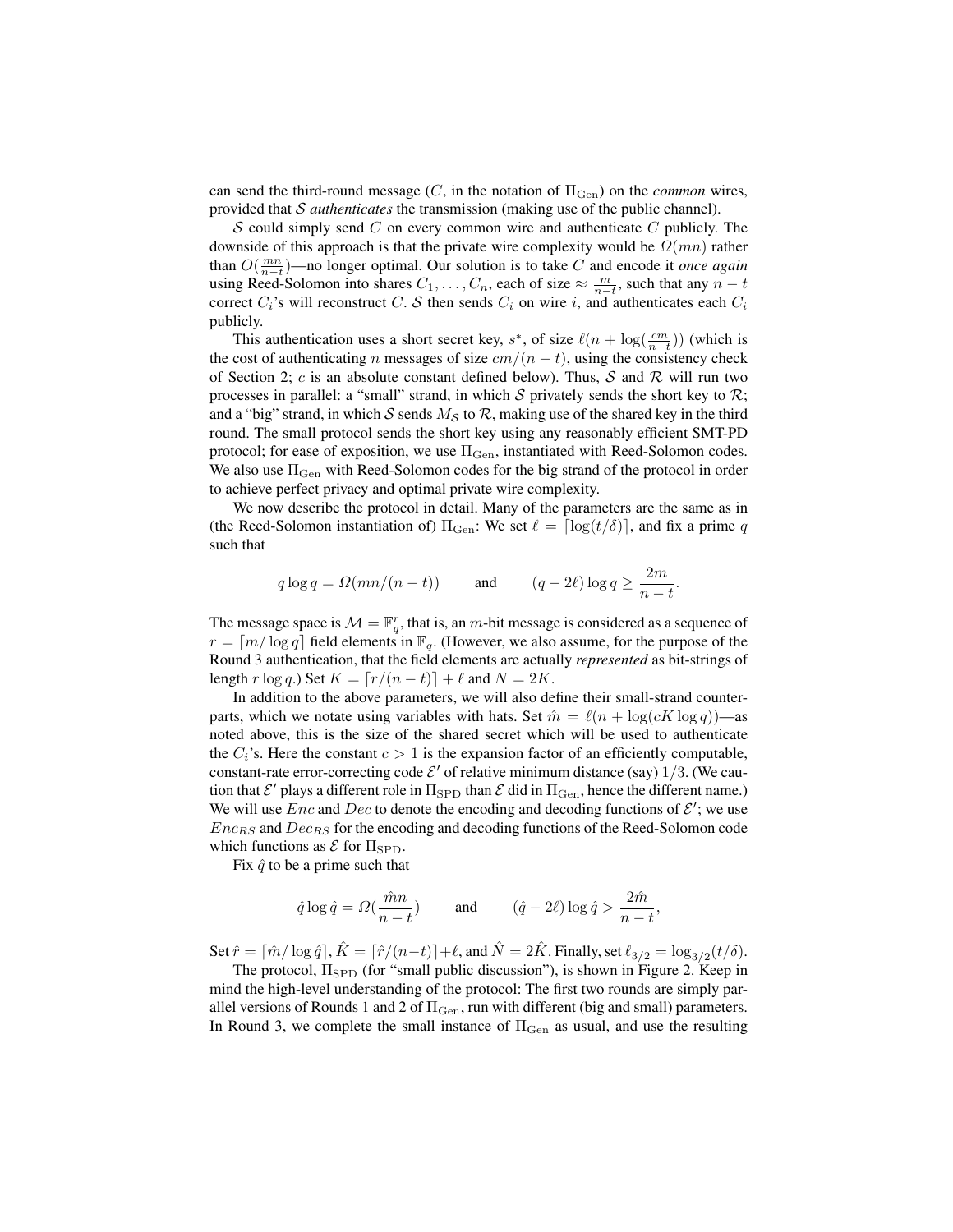#### **Protocol** Π<sub>SPD</sub>

1.  $(\mathcal{R} \stackrel{PRI}{\rightarrow} \mathcal{S})$ . (small) For each wire i,  $\mathcal{R}$  chooses a random  $\hat{f}_i \in \mathbb{F}_{\hat{q}}[X]$  such that  $\deg(\hat{f}_i) \leq$  $\hat{K}$ . R sends the Reed-Solomon (RS) codeword  $\hat{\mathcal{C}}_i = (\hat{f}_i(1), \hat{f}_i(2), \dots, \hat{f}_i(\hat{N}))$  along wire *i*. Let  $\hat{C}_i^*$  be the codeword received by S, and  $\hat{f}_i^* = Dec_{RS}(\hat{C}_i^*)$ .

(big) For each wire i, R chooses a random  $f_i \in \mathbb{F}_q[X]$  such that  $\deg(f_i) \leq K$ . R sends the RS codeword  $C_i = (f_i(1), f_i(2), \ldots, f_i(N))$  along wire *i*. Let  $C_i^*$  be the codeword received by S, and  $f_i^* = Dec_{RS}(\mathcal{C}_i^*)$ .

2.  $(\mathcal{R} \stackrel{PUB}{\rightarrow} \mathcal{S})$ . (small)  $\mathcal{R}$  chooses a random subset  $\hat{J} = \{\hat{j}_1, \ldots, \hat{j}_\ell\} \subset [\hat{N}]$  of codeword indices,  $|\hat{J}| = \ell$ . R performs codeword verification as in Section 2 by sending  $\hat{J}$ , as well as  $\{\mathcal{C}_i\}_{\hat{\imath}}\}$  for each wire i, over the public channel.

(big) R chooses a random subset  $J = \{j_1, \ldots, j_\ell\} \subset [N]$  of codeword indices,  $|J| = \ell$ . R performs codeword verification as in Section 2 by sending J, as well as  $\{C_i|_J\}$  for each wire  $i$ , over the public channel.

3. ( $S \stackrel{PUB+PRI}{\longrightarrow} \mathcal{R}$ ). S rejects any wire i which is syntactically incorrect or which fails one of the consistency checks in Round 2. Call the set of remaining, accepted wires ACC.

(small) Let  $\hat{\alpha}^*$  denote the concatenation of  $\hat{f}_i^*$  for each  $i \in \text{ACC}$ , padded with  $0 \in \mathbb{F}_q$  so its length is  $\hat{K}n$ . Applying  $\text{Ext}_{\hat{q}} : \mathbb{F}_{\hat{q}}^{\hat{K}n} \to \mathbb{F}_{\hat{q}}^{\hat{r}}$  of Section 2,  $S$  obtains  $s^* = \text{Ext}_{\hat{q}}(\hat{\alpha}^*)$ .

(big) Let  $\alpha^*$  denote the concatenation of  $f_i^*$  for each  $i \in$  ACC, padded with  $0 \in \mathbb{F}_q$  so its length is Kn. Applying the randomness extractor  $Ext_q : \mathbb{F}_q^{Kn} \to \mathbb{F}_q^r$ , S obtains  $R^* =$  $\mathrm{Ext}_q(\alpha^*).$ 

Now  $M_{\mathcal{S}}$  and  $R^*$  are both vectors in  $\mathbb{F}_q^r$ ;  $\mathcal{S}$  puts  $C = R^* + M_{\mathcal{S}}$ . Now  $\mathcal{S}$  applies the Reed Solomon code  $\mathbb{F}_q^r \to \mathbb{F}_q^{Kn}$  to C, obtaining a codeword  $D \in \mathbb{F}_q^{Kn}$ . Let  $D = (D_1, \ldots, D_n)$ where each  $D_i \in \mathbb{F}_q^K$ . View  $D_i$  as a bit-string of length  $K \log q$ , and let  $E_i = Enc(D_i)$ , so that  $|E_i| = cK \log q$  (in bits). S sends  $E_i$  on wire  $i \in \text{ACC}$ ; let  $E_i^*$  denote the message received by  $R$  on wire *i*.

To authenticate each  $E_i$ , S chooses a random subset  $J' \subseteq [cK \log q]$ ,  $|J'| = \ell_{3/2}$ . Put  $auth_{\mathcal{S}} = (J', \{E_i|_{J'}\}_{i \in \text{ACC}})$ ; we have  $|auth_{\mathcal{S}}| \leq \hat{m}$  (with equality if every wire is in ACC). Padding as necessary, view  $auth_{\mathcal{S}}$  as an element of  $\mathbb{F}_{q}^{\hat{r}}$ .  $\mathcal{S}$  sets  $V = s^* +auth_{\mathcal{S}}$  and sends  $(V, B)$  over the public channel, where B is an *n*-bit string representing the set ACC. **Receiver:**  $\mathcal R$  learns ACC from B. For  $i \in$  ACC, he forms  $\alpha$ , the concatenation of  $f_i$  for each  $i \in \text{ACC}$  (padded with  $0 \in \mathbb{F}_q$  to length  $Kn$ ). He applies  $\text{Ext}_q$  to obtain  $R = \text{Ext}_q(\alpha) \in$  $\mathbb{F}_q^r$ .

Similarly, for  $i \in$  ACC, he forms  $\hat{\alpha}$ , the concatenation of  $\hat{f}_i$  for each  $i \in$  ACC (padded with  $0 \in \mathbb{F}_q$  to length  $\hat{K}n$ ). He applies  $\mathrm{Ext}_{\hat{q}}$  to obtain  $s = \mathrm{Ext}_{\hat{q}}(\hat{\alpha}) \in \mathbb{F}_{\hat{q}}^{\hat{r}}$ .

Next  $\mathcal R$  forms  $V - s$ , which he parses as  $auth_{\mathcal R} = (J'^*, \{check_{i}\}_{i \in ACC})$ . For each (correctly formed)  $E_i^*$ ,  $R$  verifies its authenticity by checking that  $E_i^*|_{J'}^* = check_i$ . For those which pass, he recovers  $D_i^* = Dec(E_i^*), D_i^* \in \mathbb{F}_q^K$ . Once R has recovered at least  $n-t$ valid  $D_i^*$ 's, he has  $K(n-t) = r$  symbols in  $\mathbb{F}_q$ , which he uses to decode the RS code used by S to encode C. (This is simply interpolation.) Call the result  $C^* \in \mathbb{F}_q^r$ . Finally, R obtains  $M_{\mathcal{R}} = C^* - R$ .

(On failure to authenticate at least  $n - t E_i^*$ 's, or to parse  $auth_{\mathcal{R}}$  correctly,  $\mathcal{R}$  outputs  $\perp$ .)

Fig. 2. SMT-PD protocol with small (logarithmic) public communication and optimal private communication.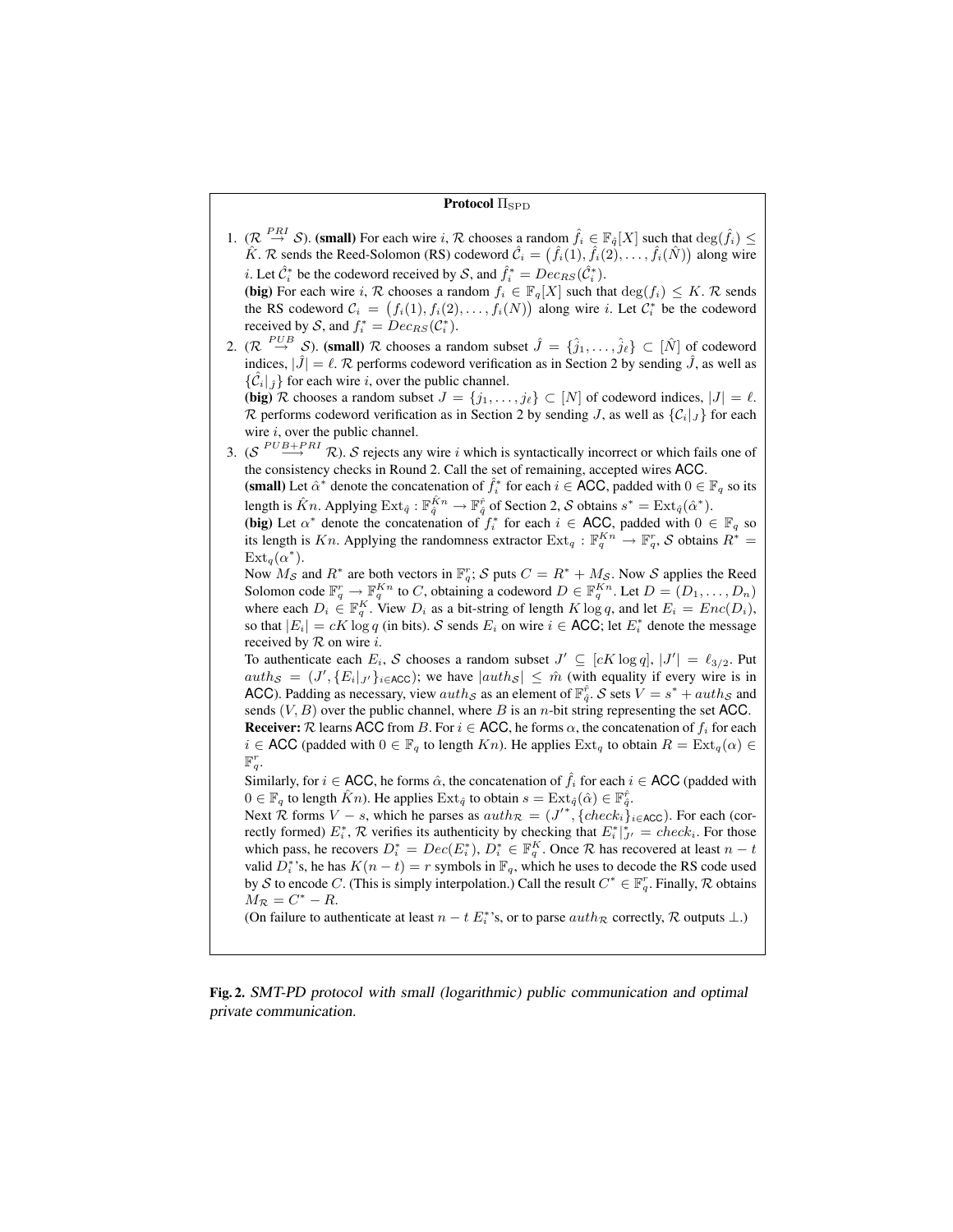shared secret to blind the (public-channel) authentication of the  $C_i$ 's which encode  $C$ . The latter have been sent on the unreliable private wires, unlike in  $\Pi_{Gen}$ , where no authentication was required in Round 3 since C itself was sent on the public channel.

**Theorem 6.** *Protocol*  $\Pi_{\text{SPD}}$  *(Fig. 2) is a valid*  $(3, 2)$ *-round*  $(0, 3\delta)$ *-SMT-PD protocol.* It has communication complexity  $O(\frac{mn}{n-t})$  on the private wires and  $O(n\log(t/\delta)\log m)$ *on the public channel, provided*  $m = \Omega(n \log(t/\delta) \log q)$ *.* 

# 4 Private Communication Lower Bound

In this section we prove a lower bound of  $\Omega(\frac{nm}{n-t})$  for the expected communication complexity on the private wires, for *any*  $(\epsilon, \delta)$ -SMT-PD protocol (where  $\epsilon$  and  $\delta$  are considered constants). Since protocol  $\Pi_{Gen}$  of the previous section meets this bound, we provide a complete answer to the question raised in [SJST09] of determining the optimal transmission rate on private wires for an  $(\epsilon, \delta)$ -SMT-PD protocol.

Our communication lower bound holds even for a weakened adversary who is *passive* and *non-adaptive*—that is, A chooses which wires to corrupt at the start of the protocol and only eavesdrops thereafter. It also holds even if we modify  $\delta$ -reliability so that the probability that  $M_{\mathcal{R}} = M_{\mathcal{S}}$  is taken over the the choice of  $M_{\mathcal{S}}$  as well (and not just the players' coins). Further, as noted in the Introduction, it also holds in the case of SMT with no public channel, *mutatis mutandis*.

For the lower bound, we assume that  $M<sub>S</sub>$  is chosen uniformly at random from  $M$ ; in this case  $H(M_S) = \log |\mathcal{M}|$ . In the following lemmas we assume  $\Pi$  is a valid  $(\epsilon, \delta)$ -SMT-PD protocol, and probabilities are over all players' coins as well as the random selection of  $M_S \in \mathcal{M}$ .

The first two lemmas are complementary, establishing entropy versions of  $\epsilon$ -privacy and  $\delta$ -reliability, respectively. Namely, in Lemma 7, we show that in any  $\epsilon$ -private protocol, the entropy of  $M<sub>S</sub>$  remains high given the adversary's view. Then in Lemma 8, we show that for any  $\delta$ -reliable protocol (with passive adversary), the entropy of  $M_S$ given the entire transcript of communications is low. Though these statements are quite intuitive, their proofs are relatively delicate.

**Lemma 7.** For all adversaries A and all  $\epsilon$ -private protocols,  $H(M_S | \text{View}_A) \geq$  $-\log(1/|\mathcal{M}| + 2\epsilon).$ <sup>8</sup>

The *transcript* T of an  $(\epsilon, \delta)$ -SMT-PD protocol execution is the random variable consisting of the list of messages the players send on public and private channels over the course of the protocol. Thus in the case of a passive adversary,  $T$  is completely determined by  $M_{\mathcal{S}}$ ,  $C_{\mathcal{S}}$ , and  $C_{\mathcal{R}}$ . For a given set of wires S, we will let  $T_{\mathcal{S}}$  denote the transcript restricted to communications on the wires in  $S$ . In the sequel we use PUB, PRIV, CORR, and SEC to denote respectively the public channel, private wires, corrupted wires, and secure (uncorrupted and private) wires.

We use  $H_2(\cdot)$  to denote the binary entropy function,  $H_2(p) = -p \log p - (1 - p)$  $p)$  log(1 – p).

<sup>&</sup>lt;sup>8</sup> This entropy lemma is not directly equivalent to a seemingly related probability version (as in [SJST09], Lemma 2).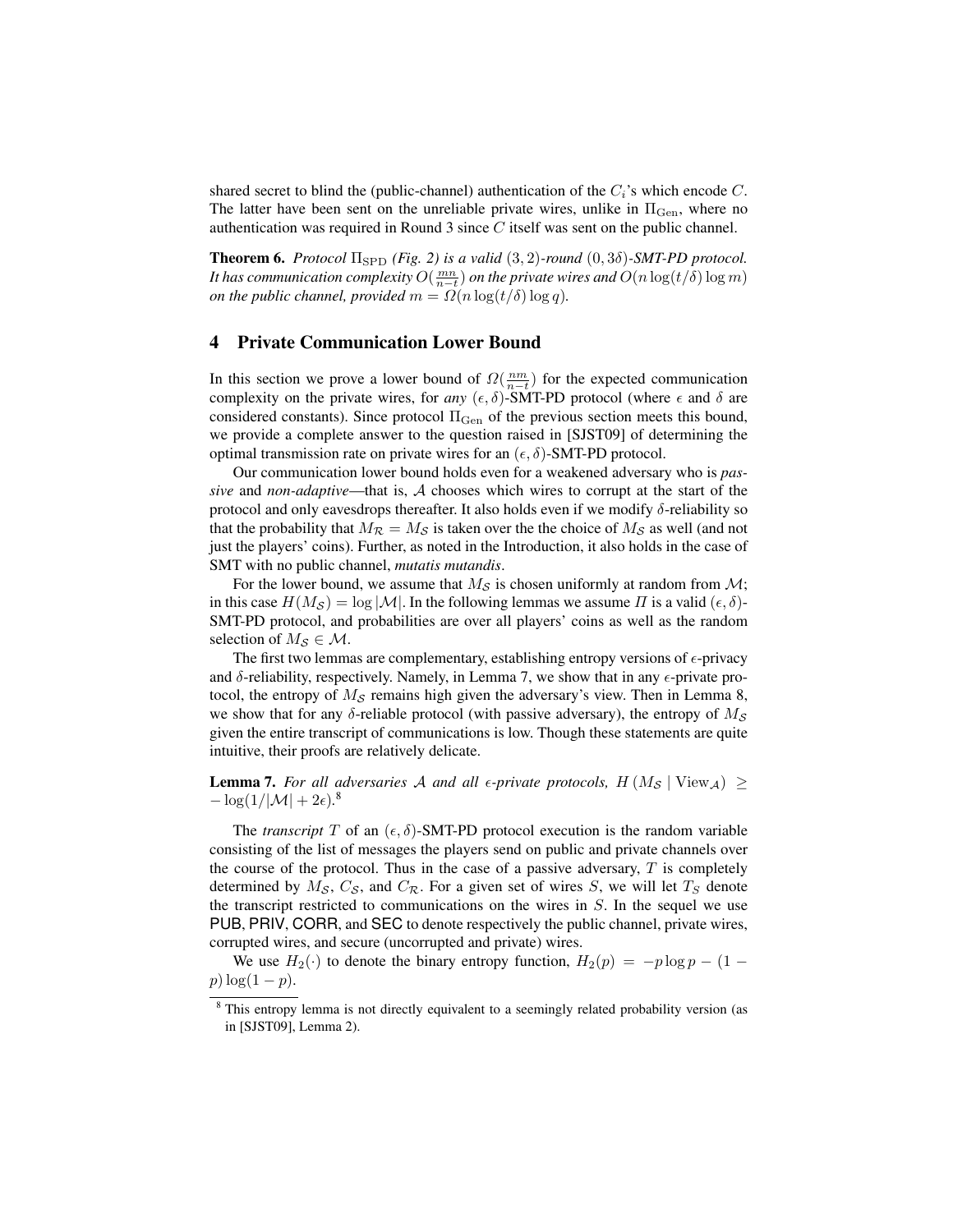**Lemma 8.** For all  $\delta$ -reliable protocols,  $H(M_{\mathcal{S}} | T) \leq H_2(\delta)$  $\sqrt{\delta}$ ) + 2 $\sqrt{\delta}H(M_{\mathcal{S}})$ .

Given Lemmas 7 (a proof of "high" entropy) and 8 (a proof of "low" entropy), we take the difference of the two inequalities (leaving still a "high" amount of entropy), and show that this bounds from below  $H(T_{\text{SEC}} | \text{SEC})$ . This is intuitive: the adversary knows which wires are secure, and yet it is only from these wires that  $S$  and  $R$  can leverage any privacy at all. Therefore the entropy of the messages on them should be high.

**Lemma 9.**  $-\log(1/|\mathcal{M}| + 2\epsilon) - H_2(k)$ √  $\delta$ ) – 2 √  $\delta \log |\mathcal{M}| \leq H \left(T_{\text{SEC }} \right| \text{SEC)}.$ 

Our main lower bound theorem follows. The idea is straightforward. Since the set of secure wires is unknown to  $S$  and  $R$  (for a passive adversary, say), it must be that, in an average sense, *every* set of  $n - t$  private wires carries the requisite entropy. Then we use Han's inequality (see proof in [GGO09]) to "average" the entropy over all subsets of  $n - t$  wires and obtain an estimate for the total entropy on private wires, completing the proof.

**Theorem 10.** Let  $\Pi$  be any  $(\epsilon, \delta)$ -SMT-PD protocol with  $n \leq 2t$ , in the presence of a *passive, non-adaptive adversary* A*. Let* C *denote the expected communication (in bits) over the private wires (the expectation is taken over all players' coins and the choice of*  $M_S \in \mathcal{M}$ ). Then

$$
C \ge \frac{n}{n-t} \cdot (-\log(1/|\mathcal{M}| + 2\epsilon) - H_2(\sqrt{\delta}) - 2\sqrt{\delta} \log |\mathcal{M}|)
$$

*In particular, if*  $\epsilon = O(1/|\mathcal{M}|)$  *and*  $\delta = O(1)$ *, then*  $C = \Omega(mn/(n-t))$ *.* 

**Corollary 11.** *Provided that*  $\epsilon = O(1/|\mathcal{M}|)$ *, and*  $\delta = O(1)$ *, protocols*  $\Pi_{\text{Gen}}$  *and*  $\Pi_{\text{SPD}}$ *have optimal private communication complexity*  $O(\frac{nm}{n-t})$  *for messages of size*  $m =$  $\Omega(n\ell)$  *and*  $m = \Omega(n\ell \log q)$ *, respectively.* 

### 5 Amortized Use of the Public Channel

A natural question when considering SMT-PD as a subroutine in a larger protocol is whether some of the lower bounds on resource use for a single execution of SMT-PD can be beaten *on average* through amortization. For instance, an almost-everywhere secure computation protocol may invoke an SMT-PD subroutine every time any two nodes in the underlying network need to communicate. Must they use the public channel twice every single time, or can the nodes involved, say, save some state information which allows them to reduce their use of the public channel in later invocations?

Our next result shows that amortization can in fact drastically reduce the use of the public channel: indeed, it is possible to limit the total number of uses of the public channel to *two*, no matter how many messages are ultimately sent between two nodes. (Since two uses of the public channel are required to send any reliable communication whatsoever, this is best possible.)

Of course,  $S$  and  $R$  may use the first execution of SMT-PD to establish a shared secret key, which can be used for message encryption and authentication on the common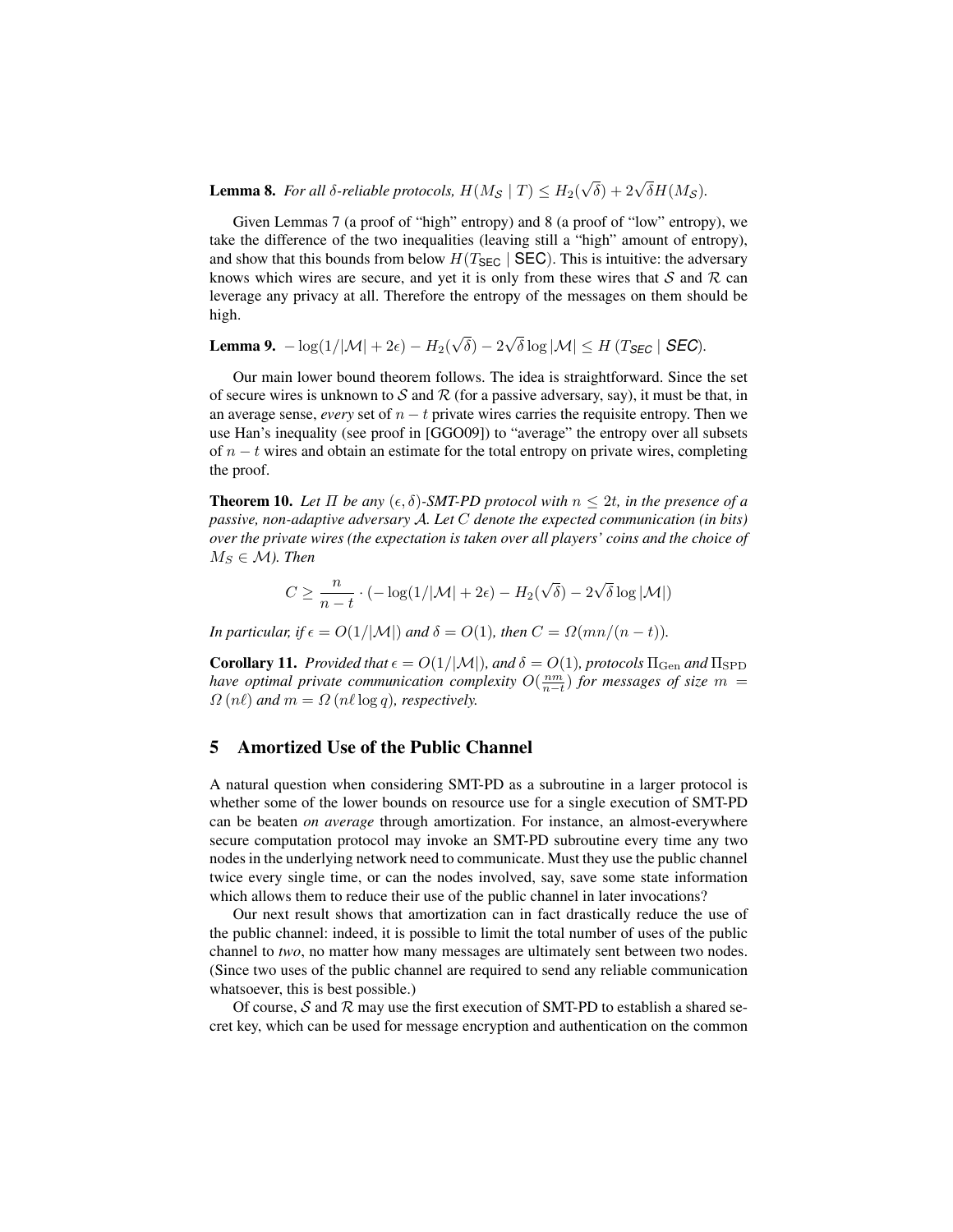wires. The Sender computes a ciphertext and sends it (with authentication) on every common wire. With overwhelming probability, no forged message is accepted as authentic, and the Receiver accepts the unique, authentic message which arrives on any good wire. However, since we are considering the information-theoretic setting, each use of the shared key reduces its entropy with respect to the adversary's view. If the parties know in advance an upper bound on the total communication they will require, and can afford to send a proportionally large shared key in the first execution of SMT-PD, then this approach is tenable by itself.

In some situations, however, the players may not know a strict upper bound on the number of messages they will send. And even when they do, it may happen that the protocol terminates early with some probability, so that an initial message with large entropy is mostly wasted. With these considerations in mind, we now explore strategies which allow S and R to communicate *indefinitely* after using only two broadcast rounds and a limited initial message. Our approach is to separate Sender and Receiver's interaction following the first execution of SMT-PD into two modes: a *Normal Mode* and a *Fault-Recovery Mode*.

In the Normal Mode,  $S$  and  $R$  communicate over the common wires without making use of their shared key; they are successful provided the adversary does not actively interfere. If the adversary does interfere, one of the players (say  $\mathcal{R}$ ) will detect this and enter Fault-Recovery Mode, in which he uses the shared key to broadcast information about the messages he received on each common wire, allowing  $S$  to determine at least one corrupted wire (which he then informs  $R$  about, authentically).

In this way,  $S$  and  $R$  communicate reliably and privately so long as the adversary is passive; and any time he is active, they are able to eliminate at least one corrupted wire.<sup>9</sup> (Of course, once they have eliminated all  $t$  corrupt wires, communication becomes *very* efficient.) In the sequel, we describe implementations of Normal Mode and Fault-Recovery Mode, as well as how the two modes interact with each other.

*Normal Mode.* Let us first define a weaker version of SMT by public discussion in which reliability is only guaranteed for a passive adversary. Let  $\Pi$  be a protocol which attempts to send a message from S to R using *only the common wires* (and not relying on any shared secret key). Then we say  $\Pi$  is a *Weak* ( $\epsilon$ ,  $\delta$ ) SMT-PD protocol if it satisfies Definition 2 where we (1) add to the adversary's view a bit indicating whether  $\mathcal R$ accepted a message or not (see next point), and (2) replace RELIABILITY with:

WEAK RELIABILITY:

- *(Correctness with passive adversary)* If the adversary only eavesdrops, then R receives the message correctly.
- *(Detection of active adversary)* If the adversary actively corrupts any wire, then with probability  $\geq 1 - \delta$ , *either* R receives the message correctly ( $M_R = M_S$ ), or R outputs "Corruption detected."

The first change above affects  $\epsilon$ -privacy since it alters the definition of View<sub>A</sub>; this is necessary because in the compiled, amortized protocol using Weak SMT-PD as a subroutine, the adversary will learn whether  $R$  accepted a message based on whether R does or does not enter Fault-Recovery Mode.

<sup>9</sup> This is akin to the "slow" PSMT original protocol in [DDWY93].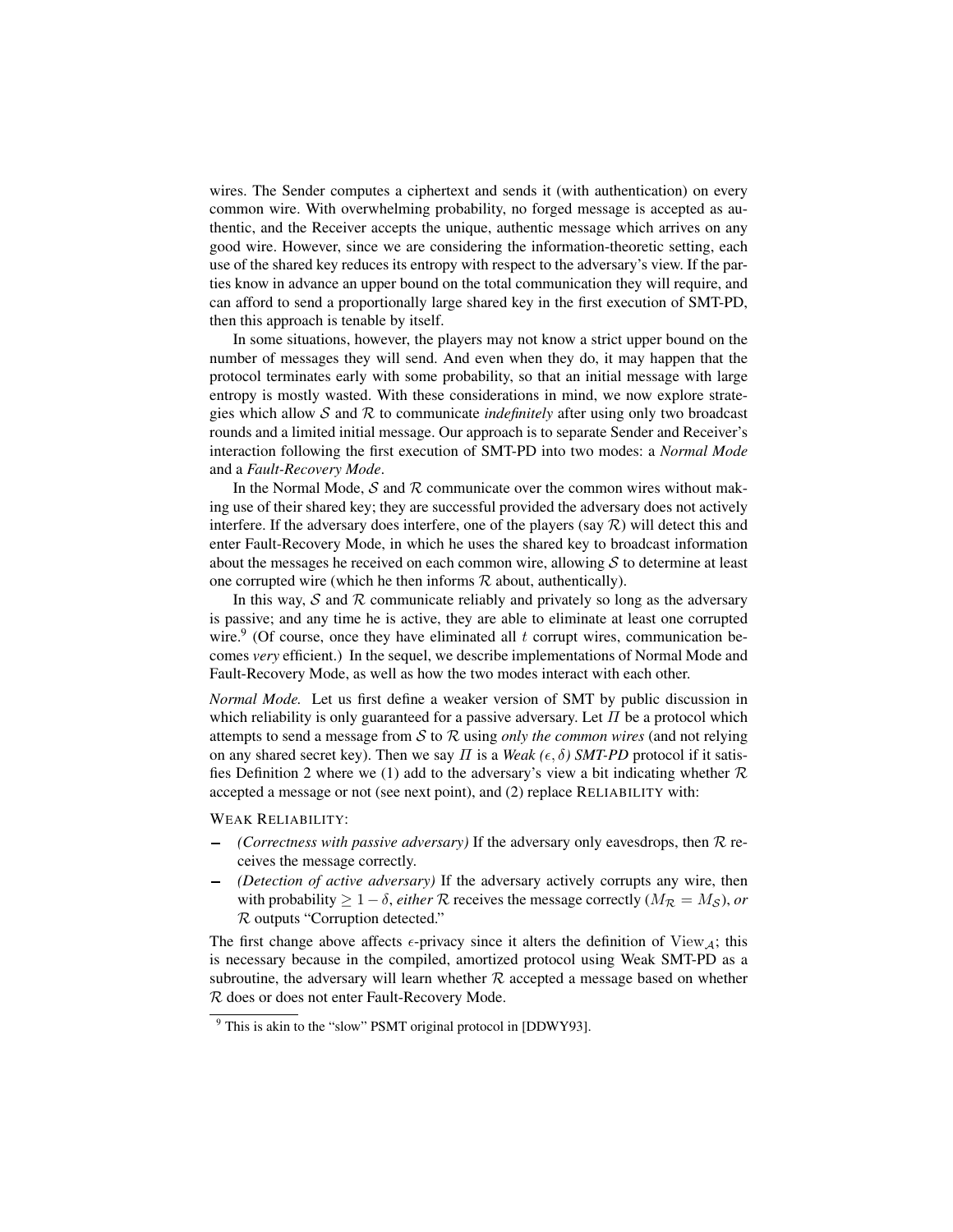We remark in passing that Weak SMT-PD is similar in spirit to *almost* SMT from the standard (non-public discussion) model [KS07], in that both are relaxations which allow one-round transmission (for Weak SMT-PD, only with a passive adversary). The difference is that in the ordinary model, definitions for almost SMT require that the message be correctly received with overwhelming probability regardless of the adversary's actions; in the public discussion model, when the adversary controls a majority of wires, this is impossible, so we only require that corruptions be detected. Indeed, we cannot guarantee reliability in a single round even when the adversary simply *blocks* transmission on corrupted wires (otherwise a minority of wires would carry enough information to recover the message, thus violating privacy).

If we do not require the Weak SMT-PD protocol to finish in *one round*, then there is a simple solution: use the common wires to *simulate* the public channel wire in an ordinary SMT-PD protocol. Any time a party would use the public channel, they instead send the public-channel message over *every* common wire. Two possibilities arise: (1) The adversary never tampers with any such "virtual" public channel invocation. In this case, the virtual public channel functions like an actual public channel, and the protocol succeeds with the same probability as the underlying SMT-PD protocol. (2) The adversary at some point tampers with a virtual public channel invocation. If he does, then the receiving party in that round will detect tampering, and can notify the other player by sending a flag on every channel (or, if the receiving player is  $R$  and it is the final round, he just outputs "Corruption Detected").<sup>10</sup>

The above Weak SMT-PD protocol is conceptually simple (given a pre-existing SMT-PD protocol!), but we might hope to do Weak SMT-PD in a single round, as opposed to the three rounds required for ordinary SMT-PD. The following simple scheme shows one way this can be done.

Assume the Sender wants to send a single field element  $M_{\mathcal{S}} = \alpha \in \mathbb{F}_q$ . The oneround protocol,  $\Pi_{\text{W-SMT-PD}}$ , is shown in Figure 3. Essentially, the sender performs a  $3t + 2$ -out-of-3n Shamir secret sharing of the message; however, rather than sending externally specified shares on each wire i (such as  $f(1)$ ,  $f(2)$ ,  $f(3)$  on wire 1), he chooses a set of *random* points on which to evaluate f.

# **Lemma 12.** *The protocol of Figure 3 is a Weak*  $(\delta, \delta)$ -SMT-PD protocol for q suffi*ciently large* ( $\Omega(t/\delta)$ ).

We are now ready to describe Normal Mode for  $S$  and  $R$ : it is simply the repeated execution of the Weak SMT-PD protocol, with the two players alternating the role of Sender and Receiver, until one of them as Receiver outputs "Corruption detected." At that time, that player's next message to the other party will alert them to enter Fault-Recovery Mode.

*Fault-Recovery Mode.* Specifically, suppose R detects corruption in a message sent by  $S$ . He will then use the shared secret established in the initial execution of (ordinary) SMT-PD to secretly and authentically send the following on all wires: (1) a flag

<sup>&</sup>lt;sup>10</sup> We do not consider here whether such a protocol preserves  $(\epsilon$ -)privacy when the adversary knows whether  $R$  detects corruption; obviously this depends on the details of the protocol. Therefore this is not quite a black-box reduction.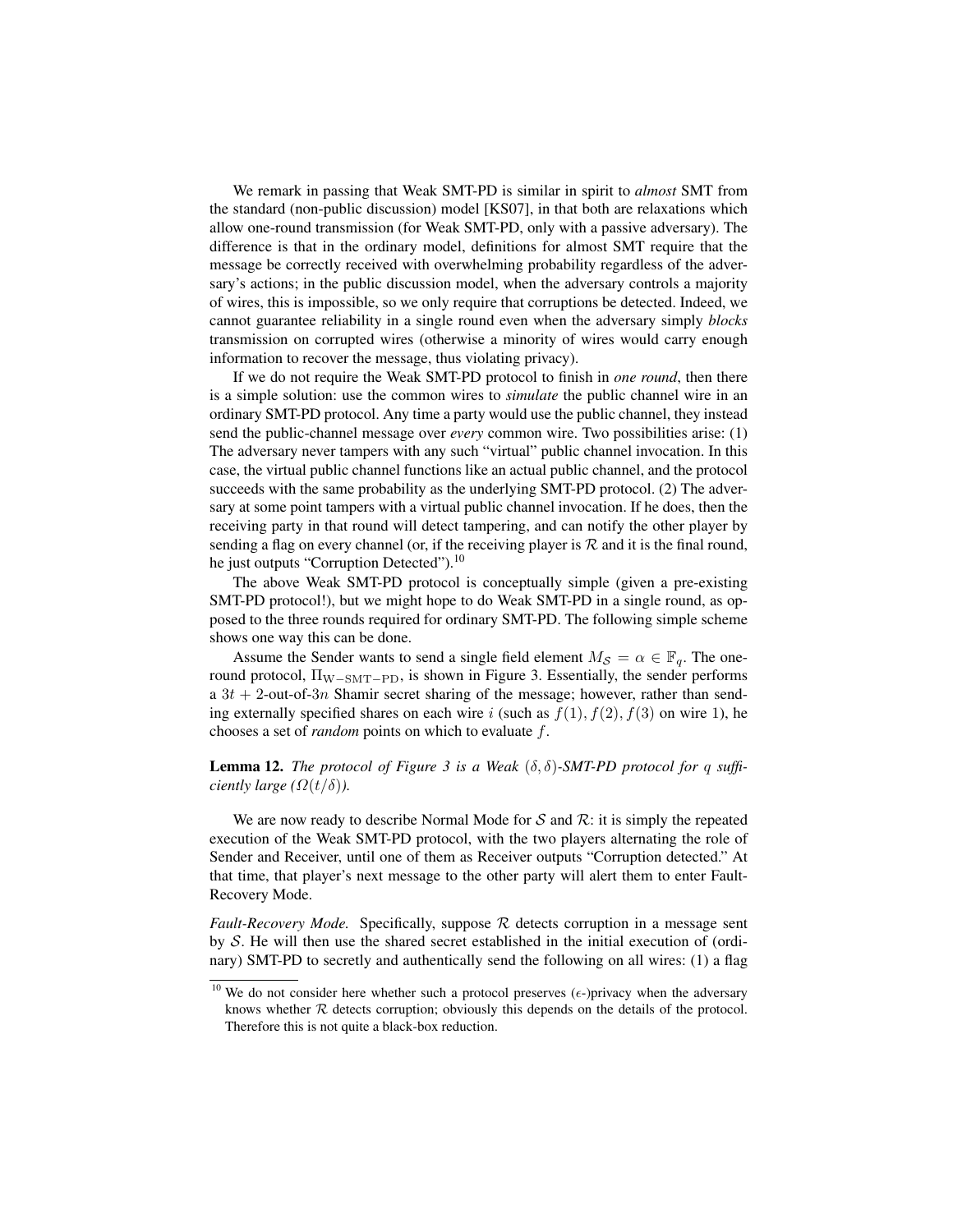### Protocol Π<sub>W−SMT−PD</sub>

1. (S  $\stackrel{PRI}{\rightarrow} \mathcal{R}$ ). S chooses a random polynomial  $f \in \mathbb{F}_q[x]$  with  $\deg(f) \leq 3t + 1$ and  $f(0) = \alpha$ , and a random sequence  $x_{11}, x_{12}, x_{13}, x_{21}, x_{22}, x_{23}, \ldots, x_{n1}, x_{n2}, x_{n3}$ of 3n distinct elements of  $\mathbb{F}_q \setminus \{0\}$ . On wire i S sends to R the three pairs  $(x_{i1}, f(x_{i1})), (x_{i2}, f(x_{i2})), (x_{i3}, f(x_{i3})).$ **Receiver:** On wire i, R receives  $(x_{ij}^*, y_{ij}^*)$  for  $j = 1, 2, 3$ . He verifies that all  $3n$  $x_{ij}^*$ 's are distinct, and that the 3n points  $(x_{ij}^*, y_{ij}^*)$  lie on a polynomial  $f^*$  of degree  $\leq 3t+1$ . If so, he outputs  $M_{\mathcal{R}} = f^*(0)$ ; otherwise (or in case some wire is syntactically incorrect) he outputs "Corruption detected."



signalling Fault-Recovery Mode; (2) a list of specific wires known to be corrupted (if any); (3) the received transmission on all wires not known to be corrupt.

Since at least one of the wires is not corrupted,  $S$  will receive this communication on it and (verifying its authenticity) enter Fault-Recovery Mode also. S recovers the set of received transmissions and determines which ones were tampered with. He then sends the following to  $R$ , again using the shared secret for privacy and authentication: (1) the message  $M<sub>S</sub>$  on which R detected corruption; (2) an updated list of specific wires known to be corrupted. At this time,  $R$  has received the intended message and Normal Mode resumes with  $R$  now playing the role of Sender.

Each time Fault-Recovery Mode occurs,  $S$  and  $R$  are able to detect at least one previously unknown corrupt wire. If at any point  $S$  and  $R$  have jointly detected t wires as corrupt, they will simply send all future transmissions on the remaining, good wires, guaranteeing perfect privacy and reliability.

**Theorem 13.** Given an initial shared secret consisting of  $O(n^2)$  field elements, S and R *can communicate* indefinitely *using only the private wires. The probability that one of them will* ever *accept an incorrect message is*  $\lt t\delta$ *. Moreover, with probability*  $> 1-t\delta$ *,* A *gains at most* δ *information on each of* t *different messages, and no information on any other message.*

### References

- [ACH06] S. Agarwal, R. Cramer, and R.de Haan. Asymptotically optimal two-round perfectly secure message transmission. In *Advances in Cryptology–CRYPTO'06*, 2006.
- [BG93] P. Berman and J. Garay. Fast consensus in networks of bounded degree. *Distributed Computing*, 2(7):62–73, 1993. Preliminary version in *WDAG'90*.
- [BGW88] M. Ben-Or, S. Goldwasser, and A. Wigderson. Completeness theorems for noncryptographic fault-tolerant distributed computation. In *STOC*, pages 1–10, 1988.
- [CCD88] D. Chaum, C. Crepeau, and I. Damgard. Multiparty unconditionally secure protocols. In *STOC*, pages 11–19, 1988.